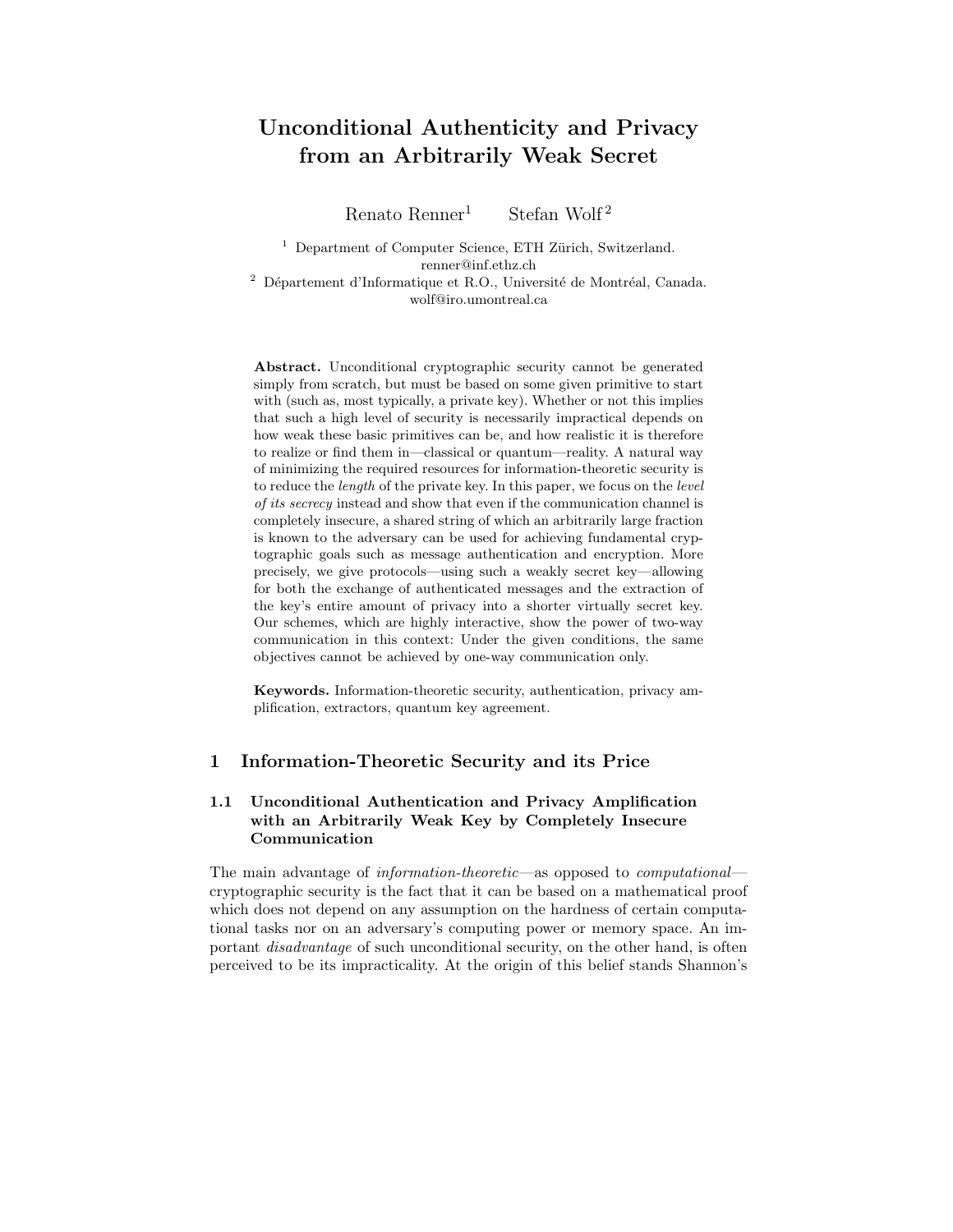famous result [22] stating that the perfectly secret transmission of a message over a public channel requires a private key of, roughly speaking, the same length.

In the present paper, we take a step towards making unconditional security more practical by showing that such a private key can be generated, by communication over a *completely insecure channel*, from an *arbitrarily weakly secret* key. One of the main ingredients of our protocol is a new interactive method for unconditionally secure message authentication requiring only a weak secret key as well. No such method has previously been known which works when the adversary knows more than half of the partial secret.

The problem of extracting a highly secret from a longer, partly compromised key—so-called privacy amplification [4], [3]—has been studied intensively since it is the final step of any information-theoretic key-agreement protocol based on classical or quantum correlations (e.g., quantum key agreement [2]). It is a direct consequence of our result that the assumption—usually made in the context of privacy amplification—that the communication channel is authentic can simply be dropped: Privacy amplification by communication over a completely insecure channel is possible even with arbitrarily weakly secret strings, and the length of the extractable private key is asymptotically the same as in the case of an authenticated channel or, equivalently, an only passive adversary. Previous results were pointing into another direction [14], [24], [17].

#### 1.2 Towards Making Unconditional Security Practical

The main motivation for this work is to relax the conditions under which unconditional cryptographic security can be achieved. Our results should be seen in the context of a number of more or less recent steps, taken by various authors, towards making unconditionally provable security more practical by reducing the requirements for achieving it. For instance, techniques and protocols have been proposed allowing for generating provably secret keys from noisy channels [26], [6], weakly correlated classical information by public [13], [3] and even unauthenticated [15], [16], [17] communication, or from quantum channels [2]; reducing the required key size for authentication [23], [10] as well as encryption [21]; basing cryptographic tasks on keys from weak random sources [7]; or realizing information-theoretic secrecy against memory-bounded yet otherwise unlimited adversaries [12], [1], [8], to mention just a few.

## 1.3 Determining the Cryptographic Value of an Arbitrarily Weak Secret: The Power of Interaction

In the setting where two parties initially share some key in order to achieve cryptographic goals, two natural quantities to be minimized are the length and the level of privacy of this key. In this paper we address the question what the cryptographic value of a shared string is about which the adversary has almost complete information if we also assume her to have perfect read and write access to the communication channel. Our results show that such a key is useful both for achieving authenticity (Section 2) and privacy (Section 3) in this scenario.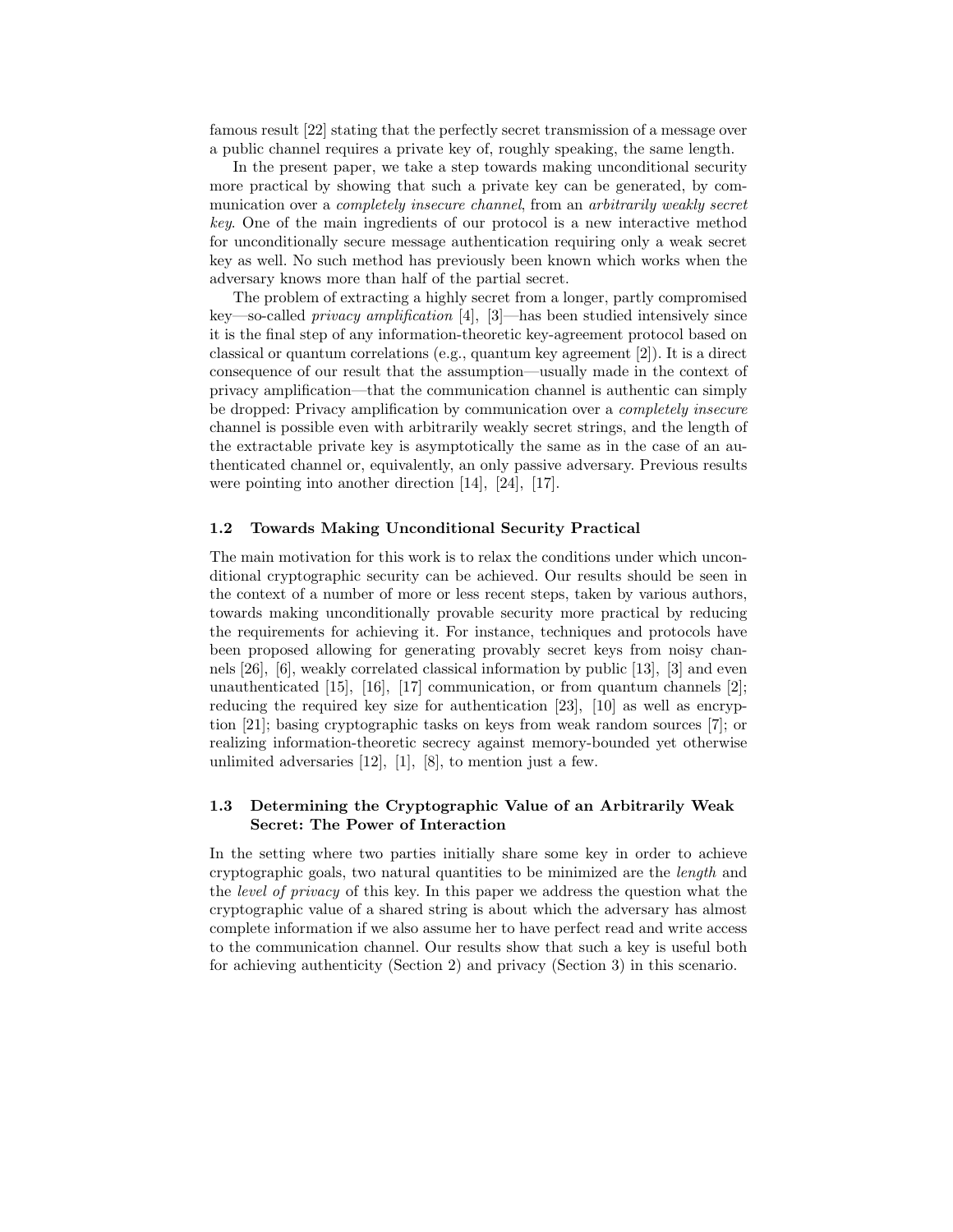We consider the following model. Two parties Alice and Bob both know an  $n$ -bit string  $S$  about which an adversary Eve has some partial information  $U$ . We also assume her to be able to read, modify, or delete any message sent over the communication channel connecting the legitimate partners. Ultimately, the goal of Alice and Bob is the exchange of a message  $M$  in a both authentic and confidential way. We achieve this in two steps which are described and analyzed in detail in Sections 2 and 3, respectively. First, we give an interactive protocol that allows, using the weak secret  $S$ , for the authentication of short messages. Second, we use this authentication technique as a building block of a protocol for distilling, from S, a *highly* secret string  $S''$  the length of which is, roughly, the min-entropy<sup>3</sup> of S given Eve's knowledge  $U = u$ ; this string can then be used for private key cryptography, in particular encryption and message authentication.

We describe our results in more detail. Let  $0 < t \leq 1$  be an arbitrary constant, and assume that tn is a lower bound on the min-entropy of (the n-bit string)  $S$ from Eve's viewpoint (i.e., conditioned on  $U = u$ ). Then Protocol AUTH of Section 2 allows for authenticating an *l*-bit message M, where  $l = tn/s$  for a security parameter s: The probability of a successful active attack is of order  $2^{-\Omega(s)}$ . The protocol is computationally very efficient and uses  $\Theta(l)$  rounds of communication. Note that all previously described protocols—interactive or one-way—for authentication with a partially secret key work only under the assumption that the key is more than "half secret" [24], [17].

Protocol AUTH can be used as a building block of a protocol allowing for distilling a short but highly secret key  $S''$  from the initial string  $S$ , using communication over a completely insecure channel only. Let again  $tn$  be the min-entropy of the shared n-bit string S in Eve's view. Then Protocol PA of Section 3 allows Alice and Bob to generate a common string  $S''$  of length  $(1-o(1))tn$  about which Eve only has an exponentially  $(in n)$  small amount of information. In contrast to privacy amplification over an authenticated channel, privacy amplification secure against active adversaries has so far been known possible only for keys offering a relatively high secrecy level initially (at least two thirds of the key should be unknown to the adversary), and the length of the extractable secret was only a small fraction of the key's entropy [14], [24], [17]. It was speculated that this might be the price which has to be paid for the missing authenticity of the channel. Protocol PA shows that this is not so: Privacy amplification secure against active adversaries is equally powerful as against passive adversaries with respect to the condition on the initial string as well as to the size of the extractable secret.

Our results can alternatively be interpreted as realizing encryption and authentication using private keys generated by weak random sources—instead of highly compromised keys—as studied in [18], [7]. In [18] it was shown that weakly random keys from certain sources with substantial min-entropy do not allow for

<sup>&</sup>lt;sup>3</sup> The *min-entropy*  $H_{\infty}(X)$  of a random variable X with range X is simply the negative logarithm of the maximal probability occurring:  $H_{\infty}(X) := -\log(\max_{x \in \mathcal{X}} P_X(x)).$ We have  $0 \leq H_{\infty}(X) \leq H(X) \leq \log |\mathcal{X}|$  for all random variables X. All logarithms, here and in the rest of the paper, are binary.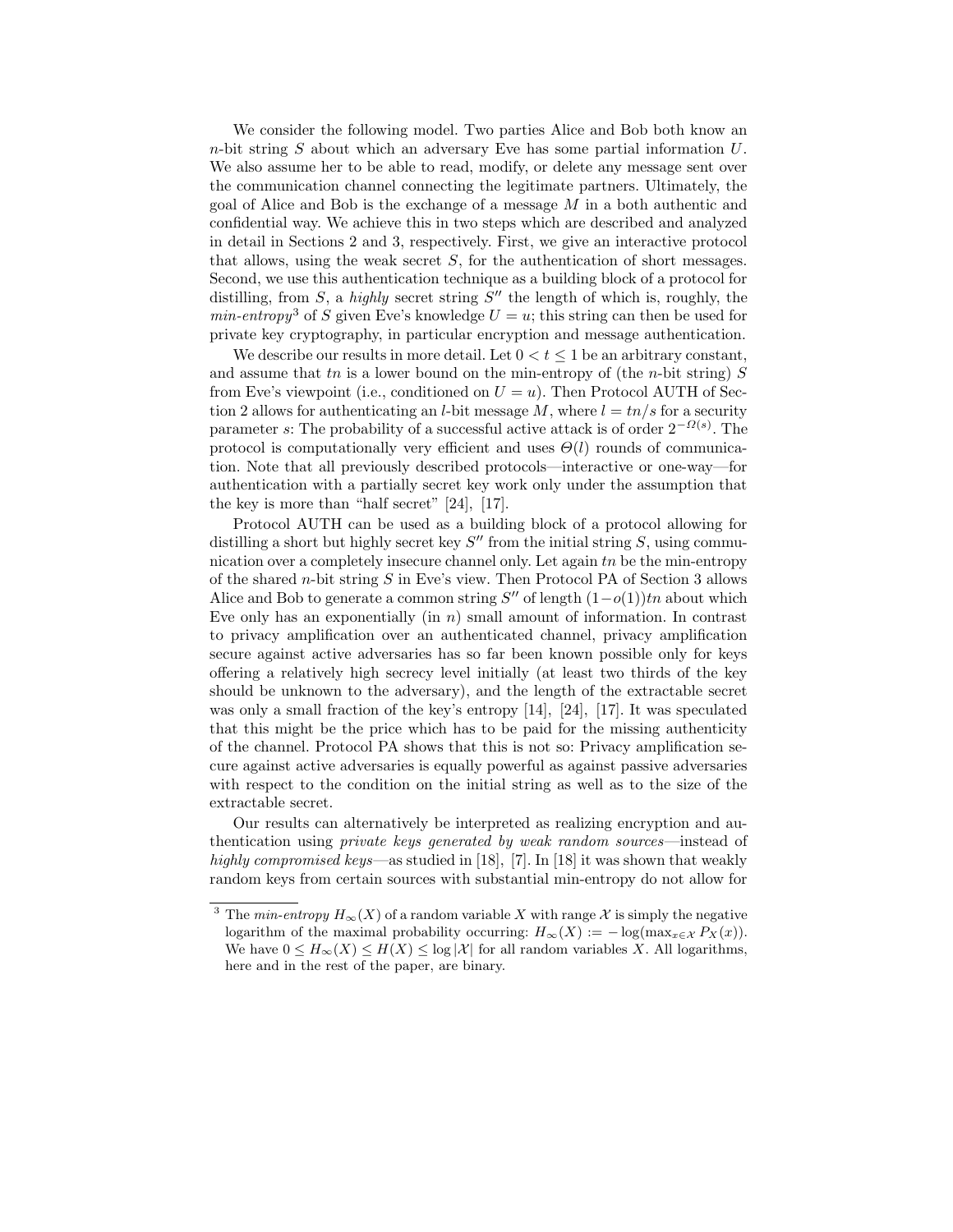information-theoretically secure (one-way) encryption; in [7], it was proven that a weakly random key allows for (one-way) authentication only if its min-entropy exceeds half its length. Therefore, the results of [18] and [7] suggest that not all private keys with substantial randomness—i.e., min-entropy—are useful for basic cryptographic tasks. This is true, however, only in the one-way communication model: Our results add to this picture by showing that if two-way communication is allowed (and perfect randomness is available locally), then keys from all sources with non-negligible min-entropy allow for both authentication and encryption.

In [10], it has been shown that the use of interaction in authentication allows for dramatically reducing the length of the used (private) key. Our results underline the power of two-way communication, suggested by that result, in this context: Interaction alternatively allows for strongly relaxing the condition on the degree of privacy of the used key.

#### 2 Authentication with an Arbitrarily Weak Key

#### 2.1 Intuition and Building Blocks

In standard (one-way) authentication, the message to be authenticated is sent together with a so-called authenticator, i.e., an additional string depending on that message and the secret key. These methods fail as soon as the adversary has substantial knowledge about the key (more precisely, half the knowledge in terms of min-entropy [7]) since, very roughly speaking, this knowledge could consist of the correct authenticator for one or several messages. A possible way of overcoming this problem is to use a challenge-response protocol. In [24] (see also [17]), for instance, it was proposed that one party, the sender, sends the message as a challenge, the reception of which is confirmed by the other, the receiver, by sending back an authenticator. In this case the person in the middle Eve has to find the correct authenticator of a message which is not of her choice, even in the case of a substitution attack. As shown in [24], [17], one advantage of this scheme is that the authenticator can be short and thus leaks only a small amount of additional information about the key. On the other hand, however, its security could be shown only under the assumption that the adversary knows less than half the key; the same condition that characterizes the possibility of oneway authentication [7]. The reason is the attack where Eve uses the receiver of the message as an oracle and gets the correct response to a challenge of her choice (where she can make this choice adaptively after having seen the challenge for which she has to generate the correct response). In summary, such an interactive authentication method, where the challenge is identical with the message to be authenticated, may be preferable to one-way authentication in certain cases [24], [17], but cannot, in order to resist adaptive substitution attacks, tolerate Eve to have more knowledge about the "private" key—namely roughly half of it—than simple one-way authentication.

In Section 2.2 we propose a new protocol solving this problem by, roughly speaking, preventing adaptive substitution attacks completely. The main idea is to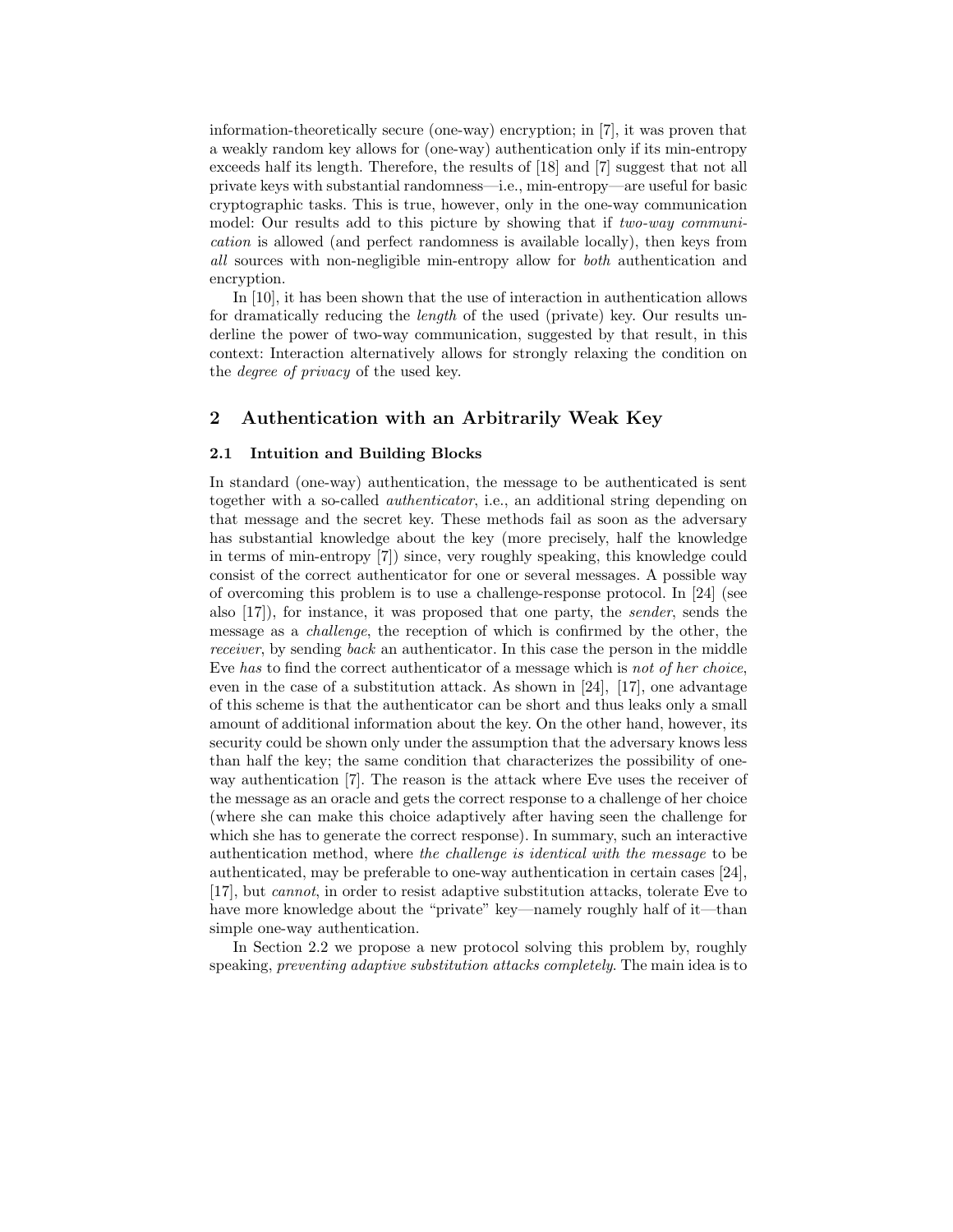encode the message differently: The message bits do not determine the challenge strings (which are just random), but rather which of them will be answered.

Let us first have a look at how the authenticator should depend on the key and the message. Since we want the adversary to be able to compute the correct authenticator to only very few messages unless she knows the entire key, a natural way is to interpret the key as a polynomial, and let the authenticator be its evaluation at a point determined by the challenge. (This idea was already used in previous protocols of this type [24], [17].) Lemma 1 states that when this function is used, then even an adversary who knows almost the entire key cannot correctly respond to a random challenge except with small probability. A similar result was shown in [24], [17] with respect to Rényi entropy  $H_2$ .

**Lemma 1.** Let n, k, and a be positive integers such that  $n = k \cdot a$  holds, and let, for  $x \in \{0,1\}^k$ ,  $f_x : \{0,1\}^n \to \{0,1\}^k$  be the function  $f_x(s) := \sum_{i=0}^{a-1} s_i x^i$ . Here, the strings  $s_i \in \{0,1\}^k$  are defined by  $s = (s_0, s_1, \ldots, s_{a-1})$ , and the k-bit strings  $s_i$ , x, and  $f_x(s)$  are interpreted as elements of  $GF(2^k)$  with respect to a fixed basis of  $GF(2^k)$  over  $GF(2)$ . Let now S be a random variable with range  $S \subseteq$  ${0,1}^n$  and distribution  $P_S$  such that when given  $x \in {0,1}^k$  chosen according the uniform distribution, the probability that  $f_x(S)$  can be guessed correctly is  $\alpha$ . Then we have  $\max_{s \in \mathcal{S}} P_S(s) \geq (\alpha - a/2^k)^a$  or, equivalently,  $\alpha \leq 2^{-H_{\infty}(S)/a}$  +  $a/2^k$  .

Proof. We can assume that the guessing strategy is deterministic, i.e., only depends on x. For  $s \in \mathcal{S}$ , let  $\alpha_s$  be the number of x for which  $f_x(s)$  is guessed correctly, divided by  $2^k$ . Then we have  $\alpha = E_S[\alpha_S]$ . The probability that  $f_{x_i}(S)$ is guessed correctly simultaneously for a randomly chosen  $x_1, \ldots, x_a \in GF(2^k)$ is lower bounded by

$$
E_S\left[\prod_{i=0}^{a-1} \left(\alpha_s - \frac{i}{2^k}\right)\right] \ge E_S\left[\left(\alpha_s - \frac{a}{2^k}\right)^a\right] \ge \left(E_S\left[\alpha_s - \frac{a}{2^k}\right]\right)^a = \left(\alpha - a/2^k\right)^a. \tag{1}
$$

(The second inequality of (1) is Jensen's inequality [9].) Therefore, there must exist a particular a-tuple  $x_1, \ldots, x_a$  such that the values  $f_{x_i}(S)$  are simultaneously guessed correctly with probability at least  $(\alpha - a/2^k)^a$ . On the other hand, S is uniquely determined by these  $f_{x_i}(S)$  since  $f_x(s)$  is a polynomial in x of degree at most  $a-1$  with coefficients  $s_0, \ldots, s_{a-1}$ . Hence there must exist a value  $s \in \mathcal{S}$  with probability  $P_S(s)$  at least (1), and this concludes the proof.  $\Box$ 

During the execution of Protocol AUTH and Protocol PA, the adversary observes a number of messages that depend on the key and hence leak information about it. An important argument in the analysis of these protocols is an upper bound on the effect of such information on the min-entropy of the key (from the adversary's viewpoint). Roughly speaking, the min-entropy does not, except with small probability, decrease much more than by the number of physical bits observed. Results similar to Lemma 2 were proven in [5], [24], [17].

**Lemma 2.** Let S, V, and W be discrete random variables with ranges  $S$ , V, and W, respectively, such that S and V are independent, and let  $b \geq 0$ . Then  $\text{Prob}_{VW}[H_{\infty}(S|V=v, W=w) \ge H_{\infty}(S) - \log |\mathcal{W}| - b] \ge 1 - 2^{-b}.$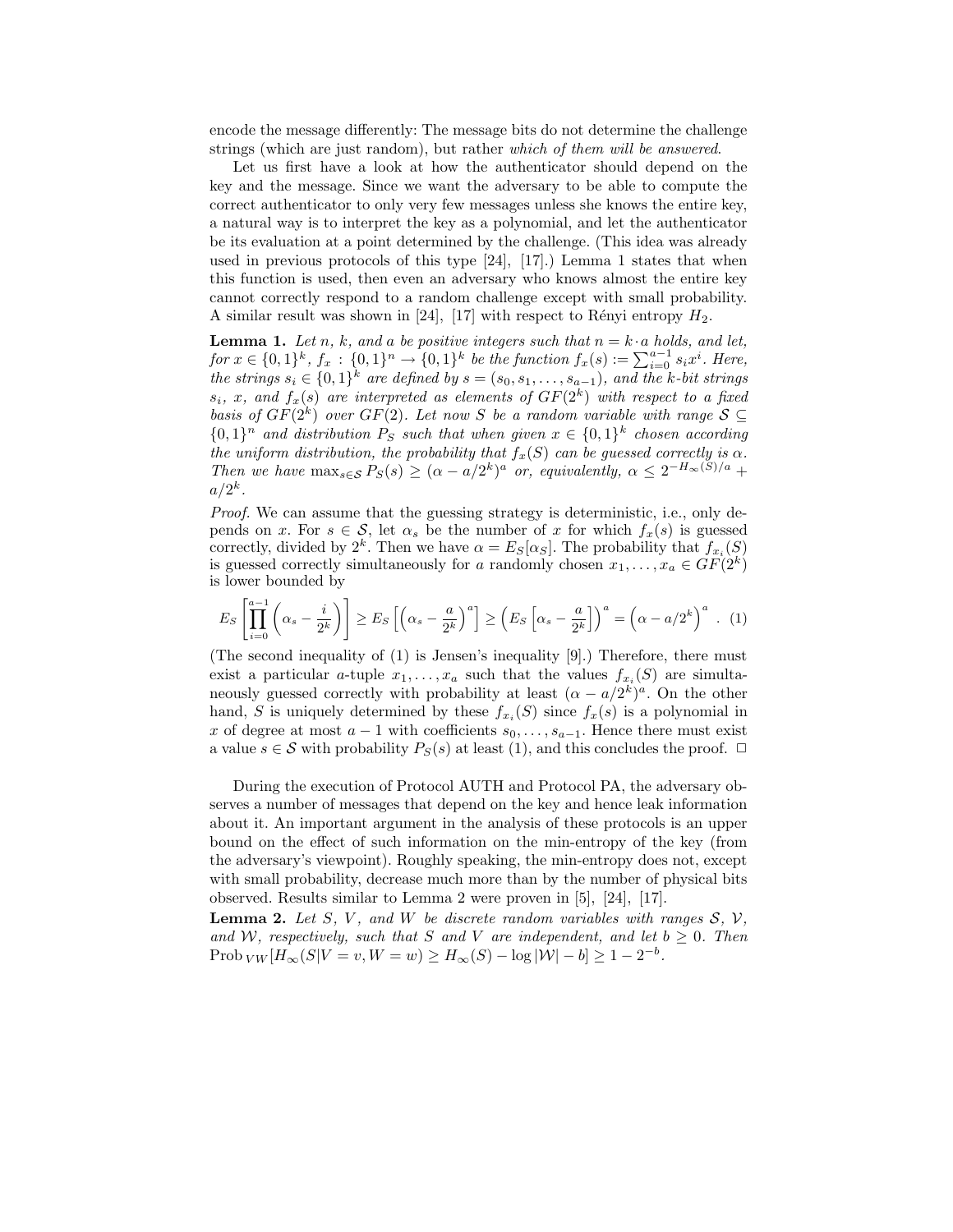*Proof.* We have Prob  $[P_{W|V}(w, v) < 2^{-b}/|W|] < 2^{-b}$  (where  $P_{W|V}$  stands for the conditional distribution of W given V), which implies that  $P_{S|VW}(s, v, w) =$  $P_{SVW}(s, v, w)/P_{VW}(v, w) = P_S(s) \cdot P_V(v) \cdot P_{W|SV}(w, s, v)/(P_V(v) \cdot P_{W|V}(w, v)) \le$  $P_S(s)/P_{W|V}(w, v) \le P_S(s) \cdot |\mathcal{W}| \cdot 2^b$  holds with probability at least  $1 - 2^{-b}$  over V and W. The statement now follows by maximizing over  $s \in S$  and by taking negative logarithms. negative logarithms.

Lemma 3 finally gives a bound on the min-entropy of substrings in terms of the min-entropy of the full string  $[14]$ . It follows from the fact that every r-bit string s' corresponds to exactly  $2^{n-r}$  n-bit strings s.

**Lemma 3.** Let S be a random variable with range  $S \in \{0,1\}^n$ , and let S' be an r-bit substring of S. Then we have  $H_{\infty}(S') \geq H_{\infty}(S) - (n-r)$ .

#### 2.2 The Authentication Protocol and its Analysis

We now give Protocol AUTH. Let  $s$  be a string of length  $n$  and  $k$  a divisor of n. For  $s \in \{0,1\}^n$  and  $x \in \{0,1\}^k$ , let  $f_x(s)$  be defined as in Lemma 1. Finally,  $b = (b_1, \ldots, b_r)$  are the bits to be authenticated; the bits are authenticated separately, one after another.

| Protocol AUTH (Authentication)                                                                                                              |                                                                                           |                                                   |
|---------------------------------------------------------------------------------------------------------------------------------------------|-------------------------------------------------------------------------------------------|---------------------------------------------------|
| Alice<br>$s \in \{0,1\}^n$ , $k n$<br>$b=(b_1,\ldots,b_r)\in\{0,1\}^r$                                                                      |                                                                                           | <b>Bob</b><br>$s \in \{0,1\}^n$ , $k n$           |
| for $i = 1, 2, , r$ :<br>$x_i \in \{0,1\}^k$<br>if $f_{x_i}(s)$ is incorrect:<br>reject and abort<br>if $b_i = 1$ :<br>compute $f_{y_i}(s)$ | $x_i$<br>$f_{x_i}(s)$ , $y_i$                                                             | compute $f_{x_i}(s)$<br>$y_i \in_r \{0,1\}^k$     |
|                                                                                                                                             | $(b_i, a_i)$ , where<br>$a_i = \perp$ if $b_i = 0$ .<br>$a_i = f_{y_i}(s)$ if $b_i = 1$ . | if $f_{y_i}(s)$ is incorrect:<br>reject and abort |

Let us first discuss some properties of Protocol AUTH intuitively. Note first that since the values  $x_i$  and  $y_i$ , which are chosen randomly, are independent from the message bit  $b_i$ , a person-in-the-middle attack in which  $x_i$  or  $y_i$  is substituted by another value is of no use for changing a message bit: only the fact whether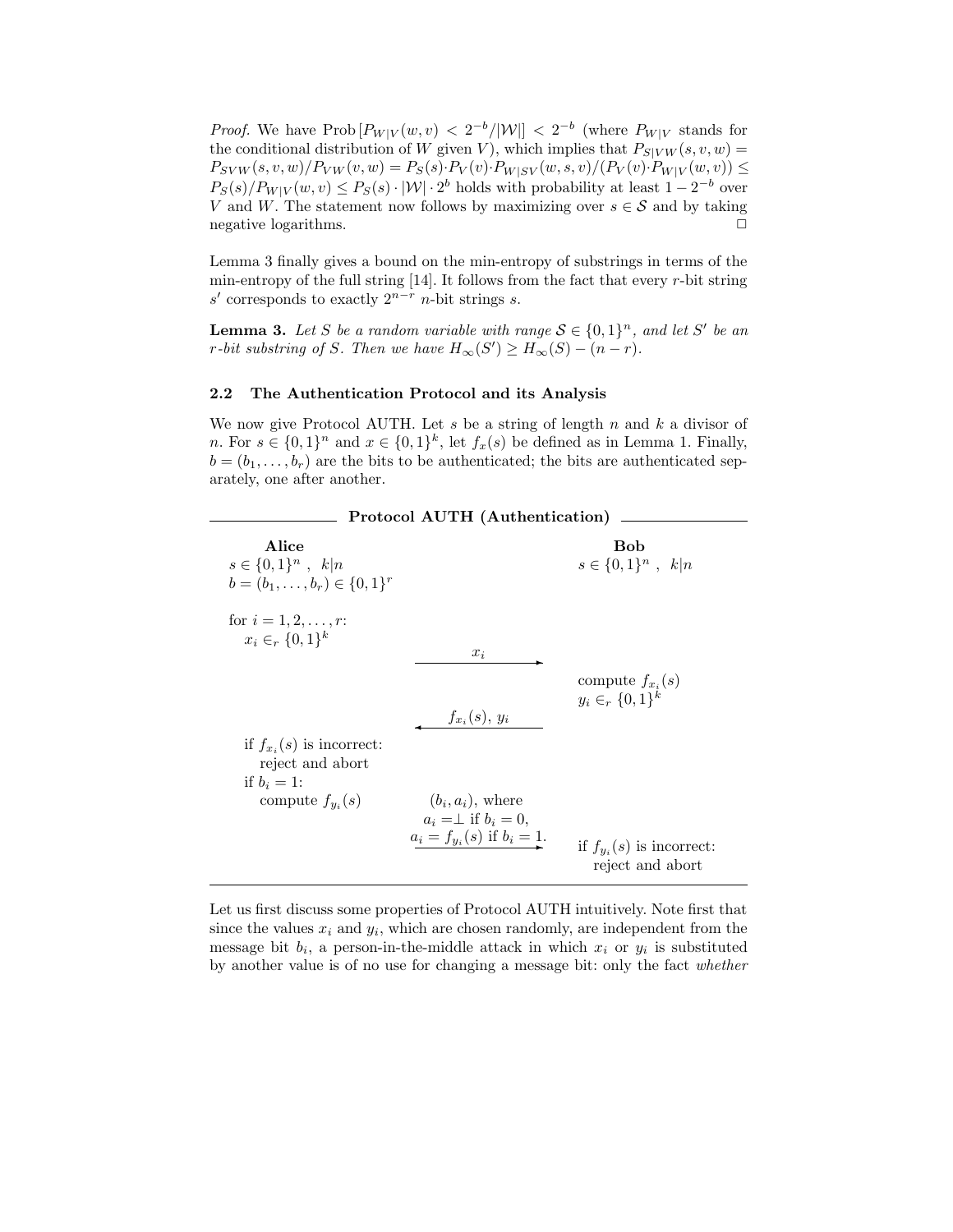a response was given or not is important. If no such response is given by the legitimate party, then it is, according to Lemma 1, in any case difficult for the adversary to generate one, provided the min-entropy of the key is still large enough. This is why it is hard for the adversary to flip a bit from 0 to 1.

Since, on the other hand, an active adversary can simply delete a given response, it is trivial to flip a message bit 1 into a 0. Furthermore, message bits 0 can always be generated towards Bob without participation of Alice at all. We will take care of these problems later and transform the "semi-authentication protocol" into a complete authentication allowing for no undetected modifications of the message at all.

Let us, however, first make precise what Protocol AUTH, as given above, achieves. Lemma 4 states that the two above-mentioned types of undetected modifications of the message are the only ones possible unless Eve is able to generate a random challenge's response by herself. Note that statement 2 in Lemma 4 is a formalization of the fact that the string Bob receives can be obtained from the string sent by Alice by changing 1s into 0s and generating 0s from scratch.

Lemma 4. Assume that Alice and Bob execute Protocol AUTH in the presence of an adversary Eve, that Alice has not aborted the protocol and has, so far, authenticated a string  $b = (b_1, \ldots, b_j)$ . Assume further that either Bob has rejected and aborted, or that in his view, a protocol round has just been completed (i.e., that the last message he received was a message bit together with the authentication string if the bit was 1) and that the string sent and authenticated up to this point is, still in Bob's view,  $b' = (b'_1, \ldots, b'_{j'})$ .

Then if Eve has been passive, Bob has not rejected and  $b' = b$  holds. If on the other hand Eve is active, at least one of the following three statements is true.

- 1. Bob has rejected and aborted.
- 2. There exists an injective monotonically increasing function  $g: \{1, \ldots, j\} \rightarrow$  $\{1,\ldots,j'\}$  such that for all  $1 \leq i \leq j'$ ,  $b'_i = 1$  implies both  $i \in \text{Im}(g)$  and  $b_{g^{-1}(i)} = 1$ . (Note that this implies, in particular,  $j' \geq j$  and  $w_H(b') \leq j$  $w_H(b)$ , where  $w_H$  denotes the Hamming weight.)
- 3. Eve has successfully computed and sent  $f_z(s)$  for a value  $z \in \{0,1\}^k$  that she received from Alice or Bob without having received another message inbetween. (In this case, we say that Eve was able to answer a random challenge without help.)

Proof. Assume first that there is no active adversary, i.e., that no message sent has been modified or deleted. Then, clearly, Bob is accepting and  $b' = b$  holds.

Let us suppose that Eve is (potentially) an active adversary. We prove the statement by induction over j. Let first  $j = 0$ , i.e., Alice has not sent (nor received) any message. Assume that Bob is accepting and has received the string  $b' = (b'_1, \ldots, b'_{j'})$ . We have to show  $b'_i = 0$  for all  $1 \leq i \leq j'$  unless Eve was able to answer a challenge without help. Assume  $b_i' = 1$  for some i. Then Bob's challenge  $y_i$  must have been correctly answered (by  $f_{y_i}(s)$ ) without Bob sending any other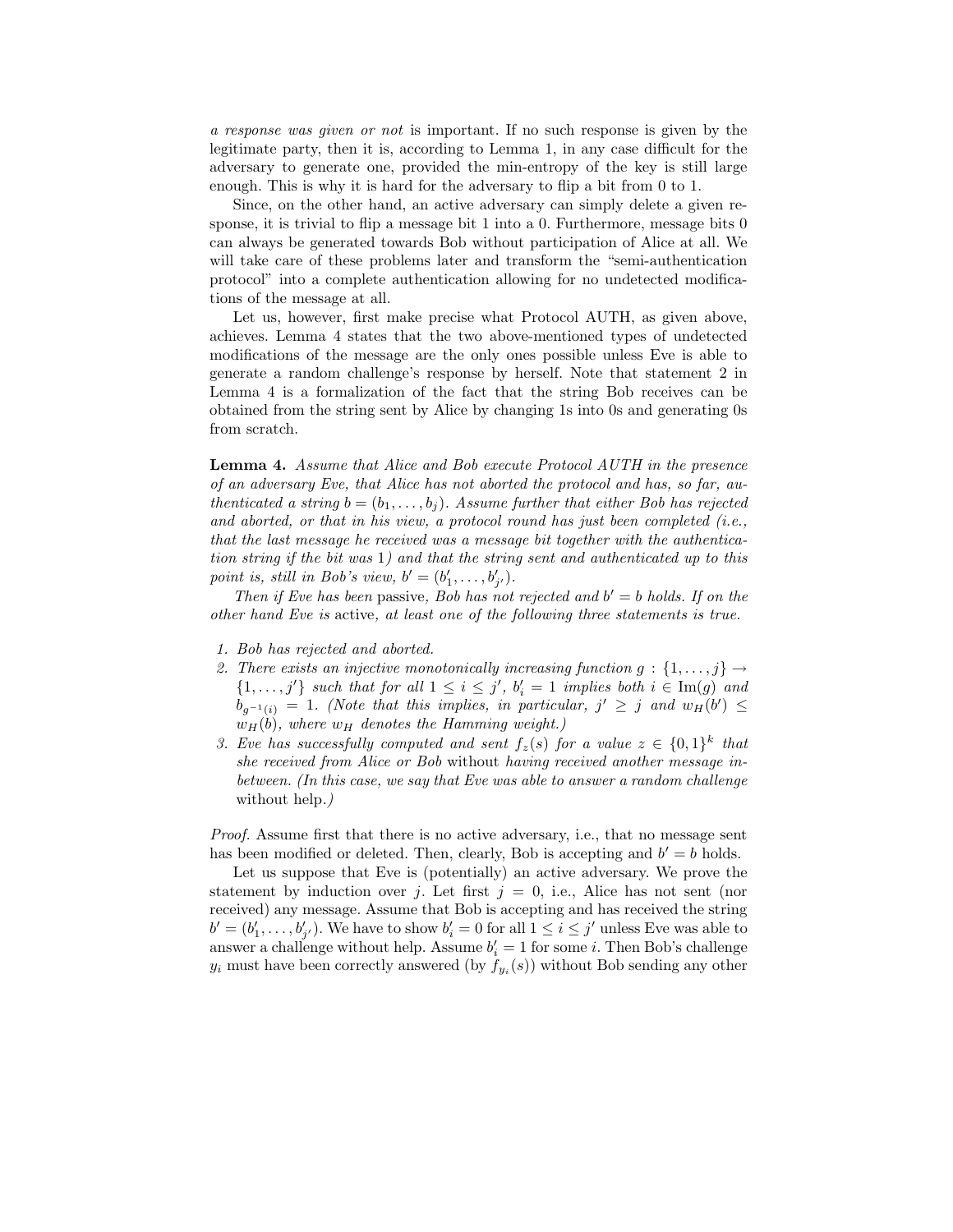message between sending  $y_i$  and receiving the response. Since also Alice has not sent any message so far, Eve must have generated  $f_{y_i}(s)$  without help.

Suppose now that the statement is true for  $j \geq 0$ ; we prove its validity for  $j + 1$ . Assume that a protocol round has been concluded in Bob's view, and that 1. and 3. are not true. Let  $(b'_1, \ldots, b'_{j''})$  be the string authenticated so far in Bob's view. Just before Bob's receiving of  $x_{j+1}$  (or a possibly modified value  $x'_{j+1}$  and sending of  $f_{x_{j+1}}(s)$  (or of the value  $f_{x'_{j+1}}(s)$  that will allow Eve to determine  $f_{x_{i+1}}(s)$ —and since 3. is wrong she must have received such a message), a protocol round had been concluded in his view and the message received up to that point was an initial substring of  $b'$ , i.e.,  $(b'_1, \ldots, b'_{j'})$  for some  $j' \leq j''$ . At that point, Alice had authenticated the string  $(b_1, \ldots, b_j)$ . By the induction hypothesis, and since 1. and 3. do not hold, there exists  $g: \{0,1\}^j \to$  $\{0,1\}^{j'}$  with the required properties. For establishing the statement for  $j+1$  (i.e., proving that g can be extended to  $\{1, \ldots, j+1\}$ , we have to show two facts. First,  $j'' > j'$  must hold, and secondly, we must have  $w_{H}((b_{j'+1},...,b_{j''})) \leq 1$ , where equality implies  $b_{j+1} = 1$ .

Since Alice has received  $f_{x_{j+1}}(s)$ , and since this cannot have been generated by Eve without help, Bob must have sent at least one message after Alice's sending of  $x_{j+1}$ . Thus, because Bob is still accepting, we have  $j'' > j'$ . On the other hand, for every value  $i \in \{j' + 1, \ldots, j''\}$  with  $b'_i = 1$ , Bob must have received  $f_{y_i}(s)$  correctly after his challenge  $y_i$ . Since Eve has not computed this value without help (3. is untrue), Alice must have sent a value  $f_{y'_{j+1}}$  between Bob's sending and receiving of  $y_i$  and  $f_{y_i}(s)$ , respectively. This implies both  $w_H((b_{j'+1},...,b_{j''})) \leq 1$ —since Alice has sent at most one such value during what was a single protocol round in her view—and that in case of equality, Alice must have authenticated the bit  $b_{j+1} = 1$  in the last step. This concludes the induction step and the proof.  $\Box$ 

Clearly, Protocol AUTH cannot be used directly for the authentication of messages  $(b_1, \ldots, b_r)$  by the following three reasons. First of all, it is, for an active adversary, easy to flip a bit from 1 to 0 without being detected, or to insert a 0 at any point. Secondly, Eve can block all messages sent after some point without Bob realizing that he only received part of the message. (In this case, Alice, but not Bob, would realize the attack, reject, and abort.) Finally, Bob can be used as an oracle for finding out the entire key: Eve simply impersonates Alice and authenticates a sufficient number of 0s to Bob.

The third problem can be solved by limiting the length of the message; this limit L must be chosen such that even 2L values  $f_z(s)$  (where 2L different values for  $z$  can be chosen by Eve) do not reveal the entire key, but leave sufficient uncertainty in terms of min-entropy to guarantee the security of the protocol.

In order to get rid of the first two problems, we restrict the set of possible messages (of even length r): a string  $b = (b_1, \ldots, b_r)$  is a valid message only if it is balanced, i.e., if half the bits are 0s and the other half are 1s, and if every initial substring  $(b_1, \ldots, b_i)$ ,  $i < r$ , is "underweight": the number of 1s is strictly less than  $i/2$ . If, given that the sent string b satisfies these conditions,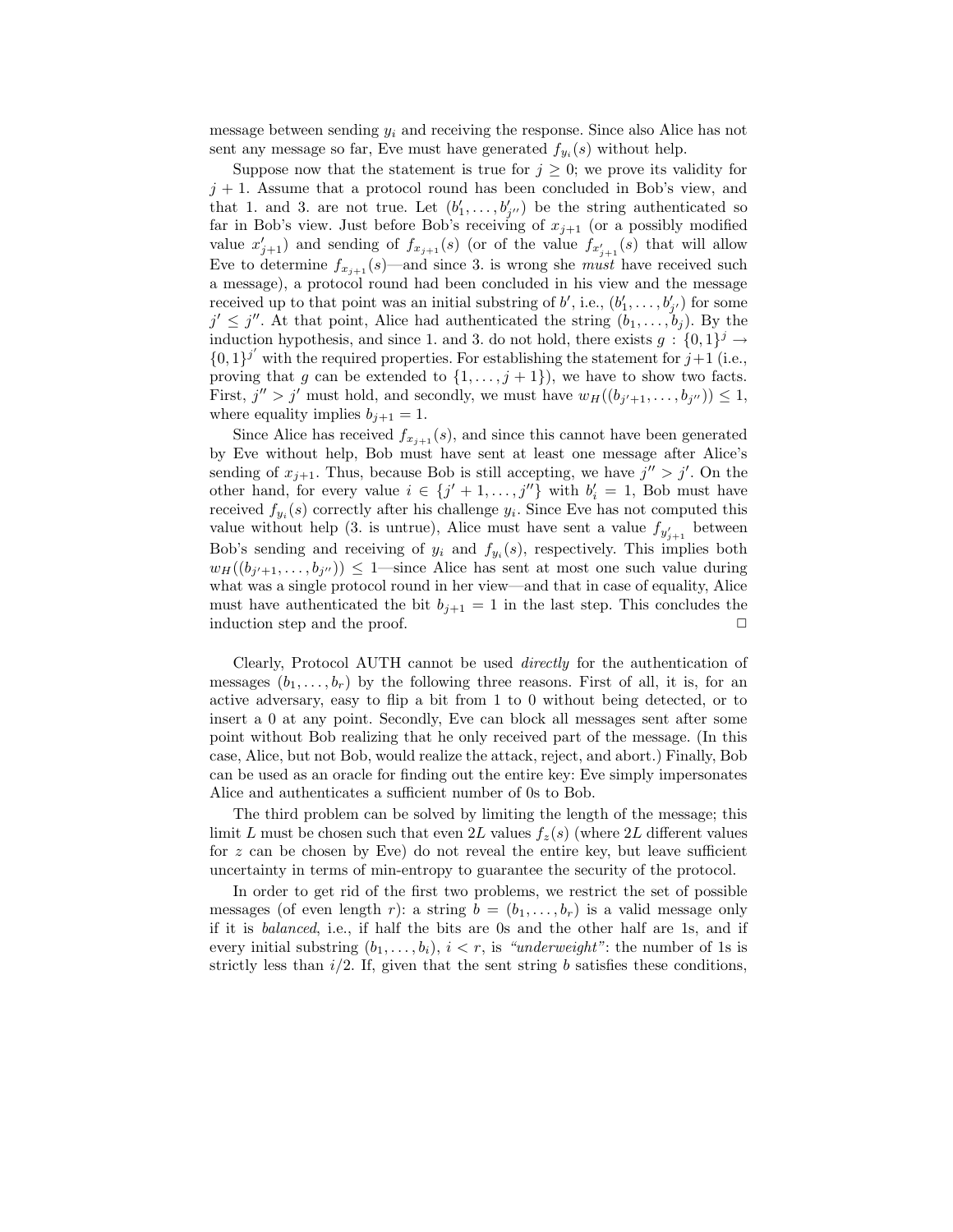Bob accepts the outcome<sup>4</sup> only if the received string  $b'$  is balanced, then he is prevented from erroneously accepting in case Eve performs one of the described attacks, and  $b' = b$  must hold. Fortunately, the given restriction on the strings to be authenticated only reduces the effective message length insignificantly, as Lemma 5 shows. It follows from a well-known result on random walks (see for example [9]), and from Stirling's formula.

**Lemma 5.** Let r be an even integer and let  $z(r)$  be the number of r-bit strings  $b = (b_1, \ldots, b_r)$  satisfying  $w_H((b_1, \ldots, b_r)) = r/2$  and  $w_H((b_1, \ldots, b_i)) < i/2$ for all  $1 \leq i < r$ . Then we have  $z(r) = {r \choose r/2} / (2(r-1)) = \Theta(2^r / r^{3/2})$ , hence  $\log(z(r)) = (1 - o(1))r.$ 

Let us assume from now on that Protocol AUTH is used in the way described above: Bob rejects and aborts when given more than  $L$  challenges (where  $L$  is an additional protocol parameter to be properly chosen), and he accepts the outcome only if the received message is balanced. We will prove that with this modification, Protocol AUTH is a secure authentication protocol.

Note that since the protocol uses two-way communication, also Alice can detect an active attack, reject, and abort the protocol. Unfortunately, it is not possible to achieve agreement of Alice's and Bob's acceptance states in every case in the presence of an active adversary (who can, for instance, delete the final message sent). However, our protocol *does* achieve that whenever Bob accepts, then so does Alice, and Bob has received the correct string (except with small probability). This means that every active attack detected by Alice is automatically also perceived by Bob; the final decision whether the authentication succeeded is hence up to the receiver—just as in one-way authentication.

Theorem 1 makes the security of Protocol AUTH precise. It is only due to simplicity that the result is stated asymptotically. The protocol is useful already for short strings. The proof of Theorem 1 explicitly shows all the involved constants that are neglected in the asymptotic notation.

**Theorem 1.** Let S be a random variable, with range  $S \subseteq \{0,1\}^n$ , known to Alice and Bob, and let U summarize an adversary Eve's entire knowledge about S. Assume  $H_{\infty}(S|U = u) \geq tn$  for the particular value  $u \in U$  known to Eve, where  $0 < t \leq 1$  is a constant. Let now  $k < \lfloor t/7 \rfloor$  be of order  $5 \leq \omega(\log n)$ . Then, for some  $l = (1 - o(1))(tn - k)/3k$ , Protocol AUTH can be used to authenticate, by communication over a completely insecure channel, a message m of at most l bits sent from Alice to Bob. More precisely, the following holds: If Eve is passive, then Alice and Bob accept the outcome of the protocol and Bob receives the correct message. If Eve is active, then, with probability  $1 - 2^{-\Omega(k)}$ , either Bob rejects and aborts the protocol, or Alice and Bob both accept and Bob receives the correct message m.

<sup>&</sup>lt;sup>4</sup> We say that a party *accepts the outcome* of a protocol if he has not rejected and aborted and the execution of the protocol is, or could be, finished from his point of view.

<sup>&</sup>lt;sup>5</sup> Here,  $f = \omega(g)$  stands for  $f/g \to \infty$ .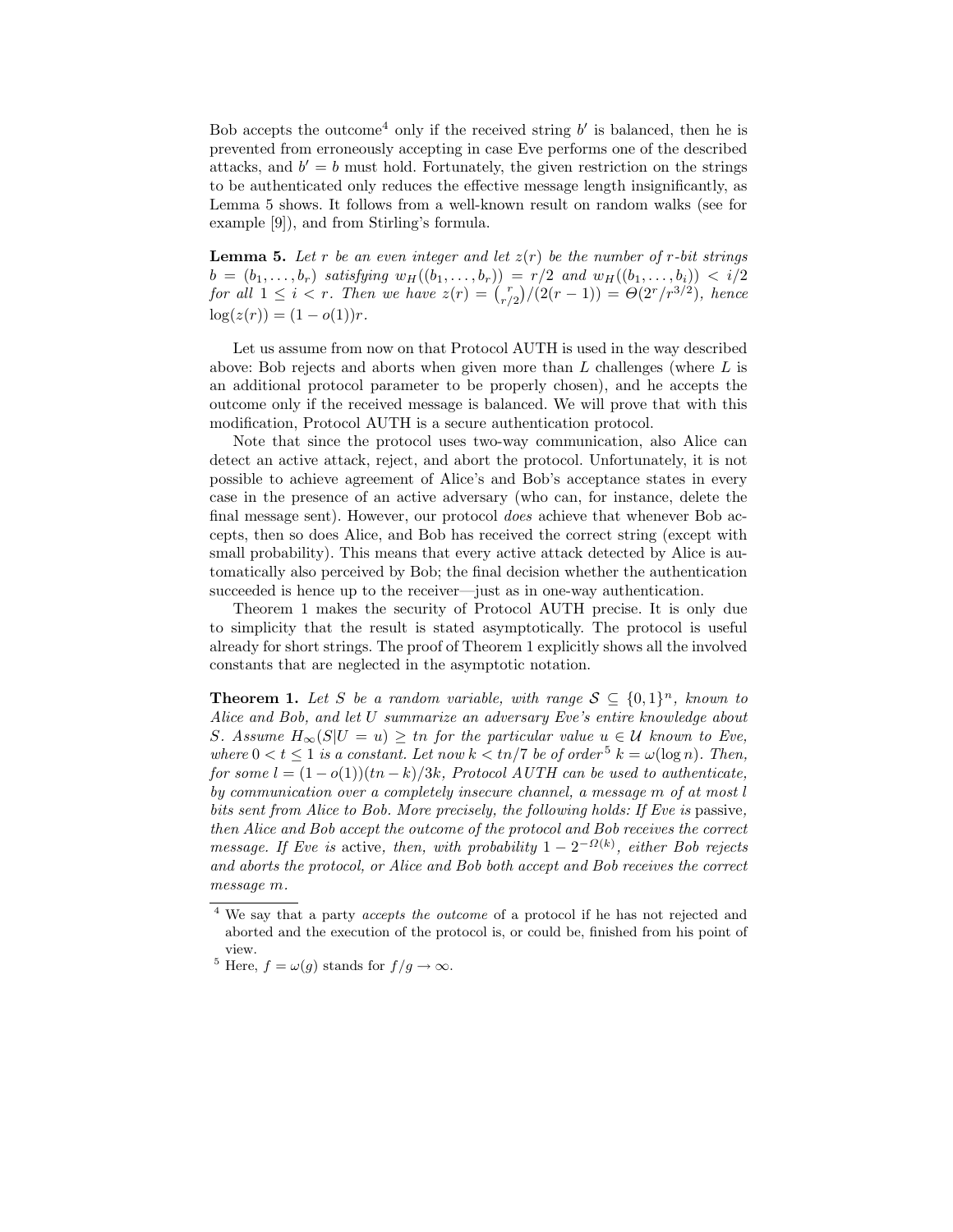Remark. Note that k can be freely chosen subject to the conditions  $k < \frac{tn}{7}$ and  $k = \omega(\log n)$ . Since the success probability of an active attack is bounded as  $2^{-\Omega(k)}$ , choosing a greater k is more secure; on the other hand, the smaller k is, the longer can the authenticated message be.

*Proof of Theorem 1.* We first observe that we can assume  $n$  to be a multiple of k if we replace, at the same time, the entropy condition by  $H_{\infty}(S|U = u)$  $tn - k > 6k$ . The reason is that Alice and Bob can cut at most  $k - 1$  bits at the end of  $S$ , reducing the min-entropy by less than  $k$  according to Lemma 3.

Let now L be the greatest even integer such that  $L \leq (tn - k)/3k$  holds, and let  $l := |\log z(L)| = (1 - o(1))(tn - k)/3k$ . Here, z is the function defined in Lemma 5; the maximum message length  $l$  is hence chosen such that there exists a one-to-one mapping from  $\{0,1\}^l$  to the set of L-bit strings satisfying the conditions of Lemma 5. If the length of the *actual* message  $m$  to be authenticated is shorter, then the number r of bits  $b_i$  in Protocol AUTH is smaller as well. Let in the following  $b = (b_1, \ldots, b_r)$  be the r-bit string (where  $r \leq L$  holds) which satisfies the conditions of Lemma 5 and corresponds to the message m.

Assume that Alice and Bob execute Protocol AUTH with respect to the key S, the parameter  $k$ , maximal message length  $L$ , and the string  $b$ . Let first Eve be passive. Then, clearly, Alice and Bob accept the outcome of the protocol and Bob receives the correct message, as sent by Alice.

Let now Eve be a possibly active adversary. Since neither Alice nor Bob generate and send responses for more than  $L$  challenges during the execution of the protocol  $(L$  is the maximum possible length of the string  $b$ ; if Bob, for instance, is challenged for more than  $L$  times, he will conclude that there is an active attack, reject, and abort), we have at every point in the protocol that, for any  $a \geq 0$ ,

$$
\text{Prob}_C[H_\infty(S|U=u, C=c) \ge tn - k - 2Lk - 2La] \ge 1 - 2L2^{-a} \tag{2}
$$

holds, where C stands for the collection of all messages sent by Alice and Bob so far. Inequality (2) follows from 2L-fold application of Lemma 2: At most 2L times, Eve has observed a string  $f_x(s)$  (or  $f_y(s)$ ) where X and S are, given Eve's entire knowledge at this point, independent. (It is important to see that the latter is true even if  $x$  is chosen by Eve herself, depending on all her knowledge. When applying Lemma 2 here, the distribution  $P<sub>S</sub>$  in the statement of the lemma has to be replaced by  $P_{S|U=u,C'=c'}$ , where  $U=u$  and  $C'=c'$  summarize this knowledge.)

Since the total number of challenges generated by Alice or Bob in Protocol AUTH with maximal message length  $L$  is also upper bounded by  $2L$ , the probability Prob  $[\mathcal{A}]$  of the event  $\mathcal A$  that Eve can correctly answer one of them without help is, according to Lemma 1, inequality (2), and the union bound, at most

$$
\text{Prob}\left[\mathcal{A}\right] \ \leq \ 2L\left(2^{-(tn-k-2L(k+a))/(n/k)} + \frac{n/k}{2^k}\right) + 2L2^{-a}
$$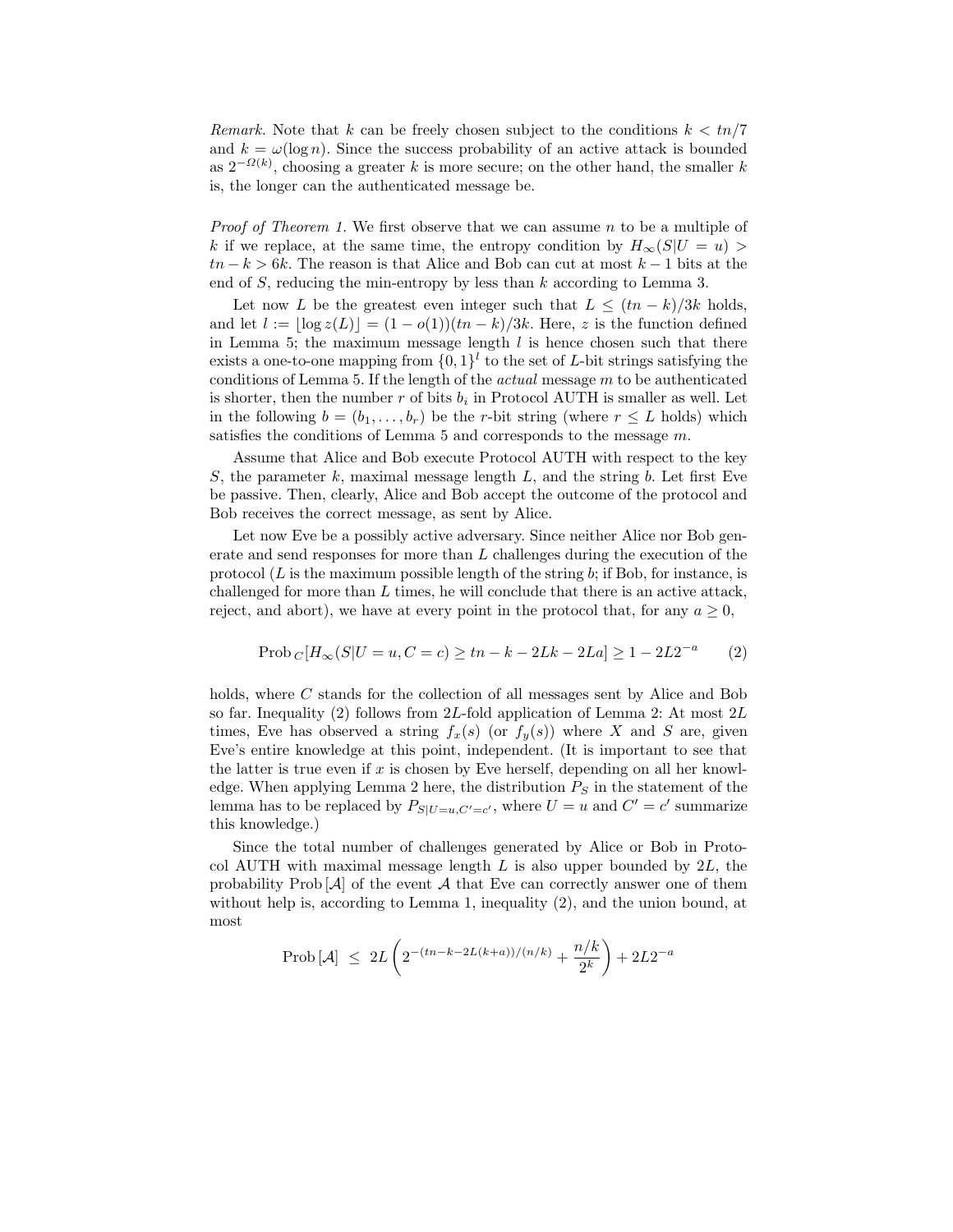for any  $a > 0$ ; the choice  $a := (tn - k)/(12L)$  leads to

$$
\text{Prob}[\mathcal{A}] \le 2 \frac{tn - k}{3k} \left( 2^{-(tn-k)/(6n/k)} + \frac{n/k}{2^k} + 2^{-(tn-k)/(12L)} \right)
$$
\n
$$
= O((n/k)^2) \cdot 2^{-\Omega(k)} = 2^{-\Omega(k)}, \tag{3}
$$

where the first "equality" in (3) holds because of  $k < \frac{tn}{7}$ , and the second one since k is of order  $\omega(\log n)$ .

Let us assume that  $A$  does not occur, and that Bob accepts the outcome of the protocol. Let  $(b_1, \ldots, b_j)$ , for  $j \leq r$ , be the bits authenticated in Alice's view. According to Lemma 4, the string  $b' = (b'_1, \ldots, b'_{j'})$  that Bob receives can be obtained from  $(b_1, \ldots, b_j)$  by inserting 0s and flipping 1s to 0s. Then,  $w_H(b') =$  $j'/2$ —a necessary condition for Bob to accept—implies  $w_H((b_1, \ldots, b_j)) \geq j'/2 \geq$  $j/2$ . Since b satisfies the conditions of Lemma 5, we have  $w_H((b_1, \ldots, b_j)) = j/2$ and  $j = r$  (i.e., Alice has sent the entire message already and hence accepts the outcome), as well as  $j' = j = r$  and  $b' = (b'_1, ..., b'_{j'}) = (b_1, ..., b_j) =$  $(b_1, \ldots, b_r) = b$ : Bob receives the correct string b and message m.

# 3 Confidentiality from an Arbitrarily Weak Key

#### 3.1 Privacy Amplification and Extractors

Privacy amplification means extracting a weakly secret string's randomness as seen from the adversary's viewpoint, and has been shown possible under the assumption that either the communication channel is authentic [4], [3], [5], or that the initial key's privacy level is already high  $[14]$ ,  $[24]$ ,  $[25]$ ,  $[17]$ . Here, we show that these two restrictions can be dropped simultaneously.

It was shown in [3] that—in the authentic-channel model—universal hashing is a good technique for privacy amplification, allowing for extracting virtually all the so-called  $\hat{Renyi}$  entropy into a highly secret key. Another randomnessextraction technique, which has attracted a lot of attention recently in the context of derandomization of probabilistic algorithms, are extractors, which allow, by using only very few additional truly random bits, for extracting a weakly random source's complete *min-entropy*. The fact that extractors can distill only the min-entropy—instead of the Rényi entropy, which is a priori up to two times greater—is insignificant according to a recent unpublished result [11] stating that for every distribution  $P$ , there exists a distribution  $P'$  such that the variational distance between P and P' (both with range  $\mathcal{X}$ ), defined as  $d(P, P') := (\sum_{x \in \mathcal{X}} |P(x) - P'(x)|)/2$ , is small and  $H_{\infty}(P') \approx H_2(P)$  holds. This means that universal hashing is ultimately nothing else than a particular extractor—one which is, however, very inefficient with respect to the number of additional randomness required.

Using extractors, we show in Sections 3.2 and 3.3 that privacy amplification over an unauthenticated public channel can be (almost) as powerful—both with respect to the conditions for the *possibility in principle* and to the *length* of the resulting key—as over an authentic channel. When used for privacy amplification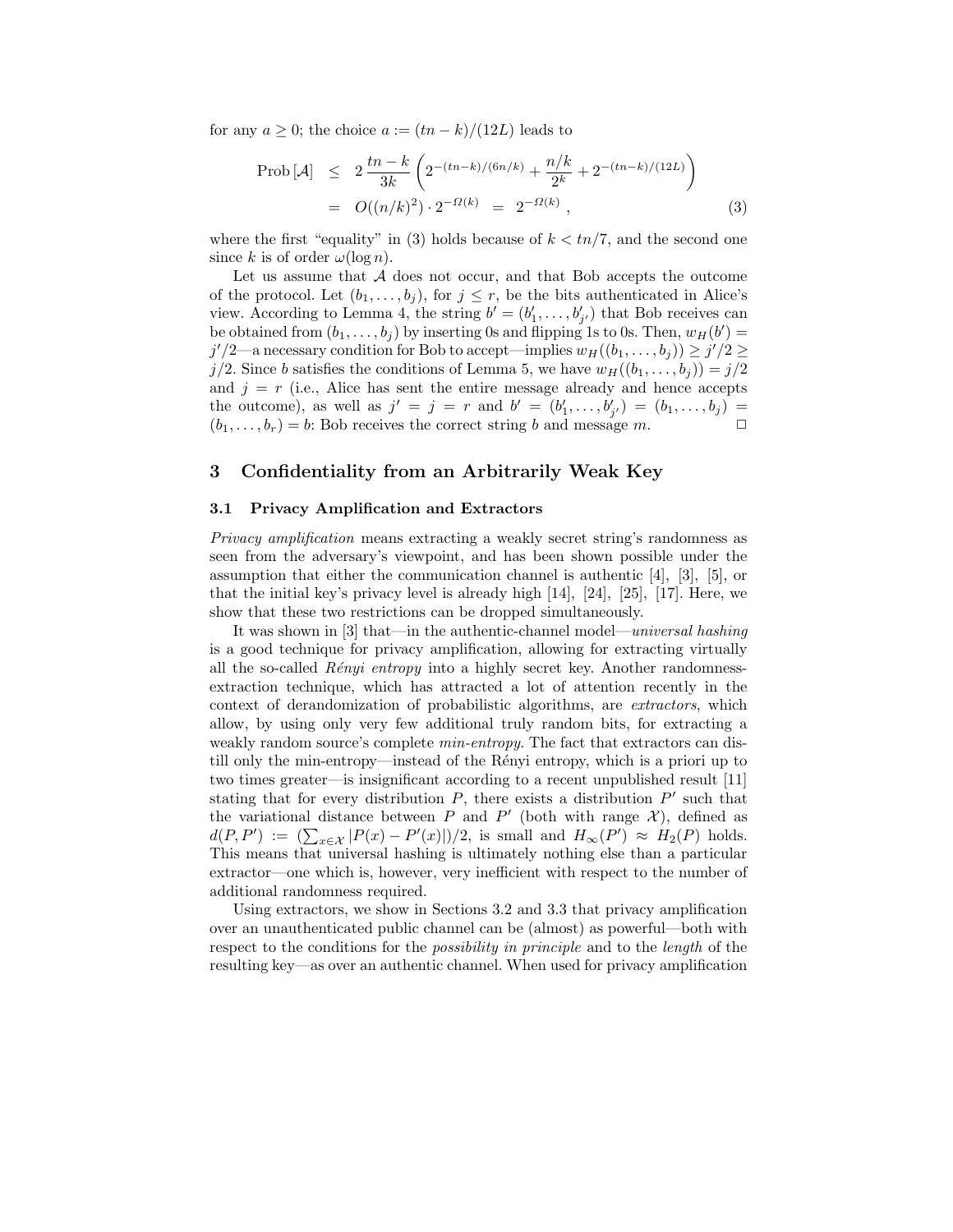over a public channel, extractors should be strong, meaning that the output's distribution is close to uniform even when given the truly random bits. The existence of such extractors, distilling virtually all the source's min-entropy, was proven in [19], [20]. Theorem 2 is a direct consequence of these results.

**Theorem 2.** For integers  $D \leq n$  and a real number  $\varepsilon$  of order  $\Omega(2^{-n/\log n})$ there exist  $r = O(((\log n)^2 + \log(1/\varepsilon))\log D)$ ,  $m = D - 2\log(1/\varepsilon) - O(1)$ , and a function  $E: \{0,1\}^n \times \{0,1\}^r \rightarrow \{0,1\}^m$  with the following property. If X is a random variable with range  $\mathcal{X} \subseteq \{0,1\}^n$  and such that  $H_{\infty}(X) \ge D$  holds, and if  $U_r$  stands for a random variable independent of X and with uniform distribution over  $\{0,1\}^r$ , then we have  $d\left(P_{(E(X,U_r),U_r)},P_{U_{m+r}}\right) \leq \varepsilon$ , where  $P_{U_{m+r}}$  is the uniform distribution over  $\{0,1\}^{m+r}$ .

A function E having the properties given in Theorem 2 is called a strong  $(D, \varepsilon)$ extractor.

Lemma 6 below justifies the use of strong extractors for privacy amplification (both in the passive- and active-adversary cases, and with respect to our new simplified notion of security of privacy amplification given below): The extractor's output is, with high probability, equal to a perfectly uniformly distributed "ideal" key independent of the random bits: The adversary has no information at all about this ideal key.

**Lemma 6.** Let E be a function as in Theorem 2 with parameters  $n$ ,  $D$ ,  $r$ , m, and  $\varepsilon$ , let S be a random variable with  $H_{\infty}(S) \geq D$ , and let  $R = U_r$  be the random variable corresponding to a uniformly distributed r-bit string independent of S. Let  $S' := E(S, R)$ . Then there exists a uniformly distributed m-bit random variable  $S'_{id}$  which is independent of R and such that  $\text{Prob}\left[S' = S'_{id}\right] \geq 1 - \varepsilon$ holds.

*Proof.* For every value  $r_0$  that R can take, there exists a uniformly distributed string  $S'_{id}(r_0)$  with Prob $[E(S, r_0) \neq S'_{id}(r_0)] = d(P_{E(S, r_0)}, P_{U_m})$  (again,  $P_{U_m}$  is the uniform distribution over  $\{0,1\}^m$ ).

Let  $S'_{id}$  be the random variable defined by all the  $S'_{id}(r_0)$ . The statement now follows from  $d\left(P_{(E(S,R),R)}, P_{U_{m+r}}\right) = E_R\left[d\left(P_{E(S,R)}, P_{U_m}\right)\right]$ , which is true since R is uniform, and from Prob  $[\tilde{E}(S, R) \neq S'_{id}] = E_R[\text{Prob}[\tilde{E}(S, R) \neq S'_{id}(R)]]$ .  $\Box$ 

#### 3.2 The Idea Behind Protocol PA

Given Protocol AUTH of Section 2 and the extractors described in Section 3.1, it seems obvious how to achieve privacy amplification over an unauthenticated channel: Alice chooses the extractor's random input bits and sends them, using Protocol AUTH, to Bob. However, this solution has a conceptual error. Eve can, knowing the bits  $b_1, \ldots, b_i$  already sent, perform active attacks—replacing  $x_{i+1}$ or  $y_{i+1}$  by values  $x'_{i+1}$  and  $y'_{i+1}$  of her choice and therefore learning  $f_{x'_{i+1}}(S)$  and  $f_{y'_{i+1}}(S)$ —and obtain information about S that depends on the bits  $b_j$ ; in other words, the extractor's second input would in this case not be independent of S from Eve's viewpoint, and Theorem 2 would not apply.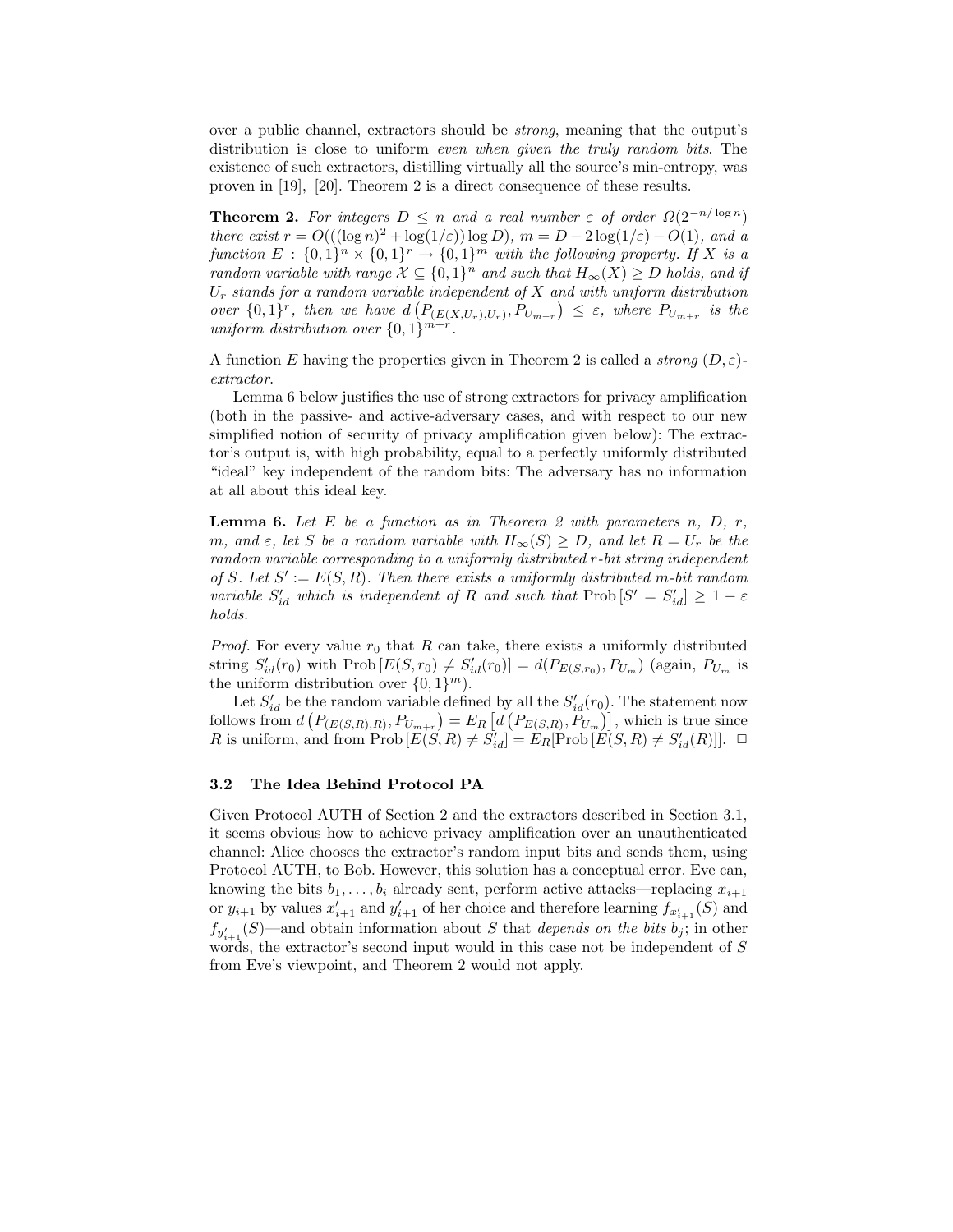On the other hand, however, the string S must be used both for authentication and as the input for privacy amplification. This dilemma can be resolved by a two-step protocol: First, an extractor is used to generate, from S, a short key  $S'$  about which all the information—depending on the extractor bits or not—revealed during Protocol AUTH gives Eve less than half the total information (except with small probability). In a second step, the random bits actually used to apply privacy amplification on  $S$  are authenticated with the key  $S'$ . The crucial point here is that the information Eve learns about  $S$  during this second authentication is at most  $S'$ , since "the rest" of S is not used at all. Such a twostep approach hence allows for controlling the information Eve obtains during the two authentication phases, even when she is carrying out active attacks.

For the second authentication, a key—namely  $S'$ —about which Eve knows less than half (in terms of min-entropy) can be used. In this case, a simpler and more efficient method than Protocol AUTH can be applied, namely strongly universal  $(SU-)$  hashing [23]. A result similar to Lemma 7, but with respect to Rényi entropy  $H_2$ , was proven in [14].

Lemma 7. Let n be an even integer. Assume that Alice and Bob both know the value taken by a random variable S with range  $S \subseteq \{0,1\}^n$  and conditional minentropy  $H_{\infty}(S|U=u) \geq n/2+R$ , where  $U=u$  summarizes an adversary's entire knowledge about S. Assume further that Alice and Bob use S to authenticate an  $n/2$ -bit message M, where M and S are independent, given  $U = u$ , with strongly universal hashing, i.e., with the authenticator  $A = MS_1 + S_2$ , where  $S_1$  and  $S_2$ are the first and second halves of  $S$ , and where  $M$ ,  $S_1$ ,  $S_2$ , and  $A$  are interpreted as elements of  $GF(2^{n/2})$  with respect to a fixed basis of  $GF(2^{n/2})$  over  $GF(2)$ . Then Bob always accepts and receives the correct message if the adversary is passive, and in general we have with probability  $1-2^{-\Omega(R)}$  that Bob either rejects or receives the correct message M, even if the adversary has full control over the communication channel.

Proof. If Eve is passive, then, clearly, Bob accepts and receives the correct message. In general, the probability of a successful impersonation attack is at most the maximum probability of a subset of  $2^{n/2}$  keys, i.e., at most  $2^{n/2}$ .  $2^{-H_{\infty}(S|U=u)} \leq 2^{-R}$ . Let now  $(m, a)$  be the correctly authenticated message observed by Eve in a substitution attack. According to Lemma 2, applied to the distribution  $P_{S|U=u}$ , this pair is with probability  $\geq 1-2^{-R/2}$  such that  $H_{\infty}(S|M=m, A=a, U=u) \geq R/2$  holds. (Note that M is independent of S, given  $U = u$ .) Because generating another correct pair  $(m', a')$ , for  $m' \neq m$ , is equivalent to guessing  $S$  and because of the union bound, the success probability of this attack is upper bounded by  $2^{-R/2} + 2^{-R/2} = 2^{-(R/2-1)}$ .  $\Box$ 

#### 3.3 Asymptotically Optimal Privacy Amplification by Insecure Communication

We are now ready to give Protocol PA, and to prove our second main result. In the following,  $s$  is the *n*-bit key known to Alice and Bob about which Eve's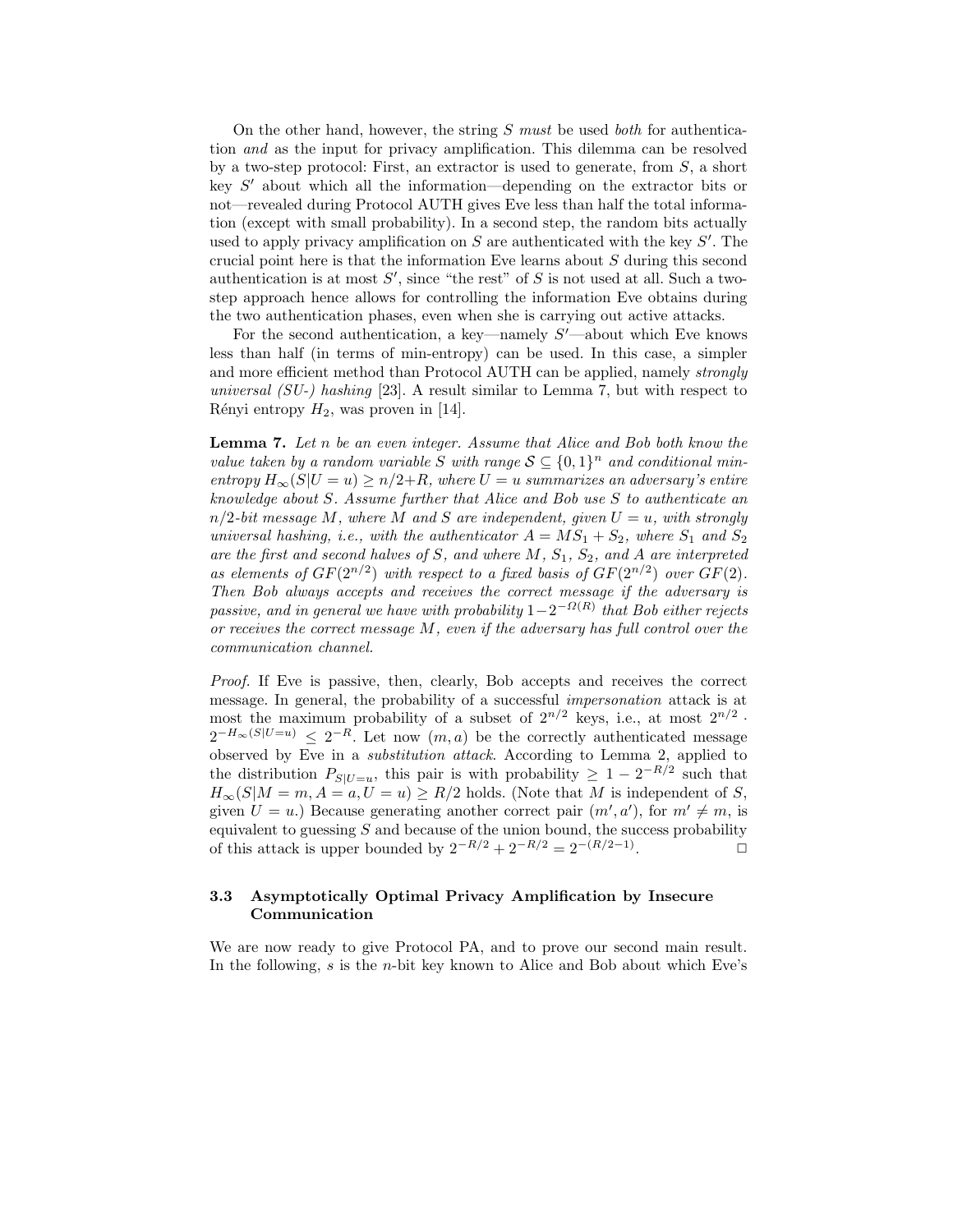information  $U = u$  is limited by  $H_{\infty}(S|U = u) \geq tn$ , where t is an arbitrary constant with  $0 < t \leq 1$ .  $E_1$  and  $E_2$  are suitably chosen extractors.

| Protocol PA (Privacy Amplification)                                                                                          |                                                 |                                                                            |  |
|------------------------------------------------------------------------------------------------------------------------------|-------------------------------------------------|----------------------------------------------------------------------------|--|
| Alice<br>$s \in \{0,1\}^n$                                                                                                   |                                                 | <b>Bob</b><br>$s \in \{0,1\}^n$                                            |  |
| $r \in_r \{0,1\}^{\Theta(\sqrt{n})}$                                                                                         | $AUTH(r)$ with<br>$k = \Theta(\sqrt{n}/\log n)$ |                                                                            |  |
| $s' = E_1(s,r)$                                                                                                              |                                                 | $s' = E_1(s,r)$                                                            |  |
| $\operatorname{len}(s') = l' = \Theta(n/\log n)$<br>$s' = (s'_1, s'_2)$<br>$r' \in_r \{0,1\}^{l'/2}$<br>$a = s'_1 r' + s'_2$ |                                                 |                                                                            |  |
|                                                                                                                              | r', a                                           |                                                                            |  |
| $s'' = E_2(s, r')$                                                                                                           |                                                 | if $a$ is incorrect:<br>reject<br>if $a$ is correct:<br>$s'' = E_2(s, r')$ |  |
| $len(s'') = (1 - o(1))tn$                                                                                                    |                                                 |                                                                            |  |

In the first protocol phase, Alice authenticates the string  $r$  with Protocol AUTH (with parameter  $k$ ).

Before stating the main result, we make a few remarks on the security achieved by Protocol PA. Note first that privacy amplification cannot be guaranteed to work in every case if Eve is assumed to have full control over the communication channel; the best one can hope for is that a possible active attack is detected.

A natural security definition would require that, with high probability, any party accepting the outcome of the protocol indeed has a highly secret key, and that if both parties accept, their keys are identical. (As already mentioned in the context of Protocol AUTH, one cannot demand for similar acceptance decisions of Alice and Bob.) Our protocol achieves even more than that: If Bob accepts, then everything went well (in particular, Alice also accepts).

The condition concerning the privacy of the resulting key stated and proven below is, although equivalent to, somewhat simpler than security definitions used previously in this context: Instead of giving a condition on the Shannon entropy of the resulting key, we consider privacy amplification successful if the generated key is, except with small probability, equal to a perfectly secret ideal key. This allows for simplifying the security proofs.

Theorem 3. Assume that Alice and Bob know an n-bit string S satisfying  $H_{\infty}(S|U = u) \geq tn$  for arbitrary  $0 < t \leq 1$ , where  $U = u$  summarizes an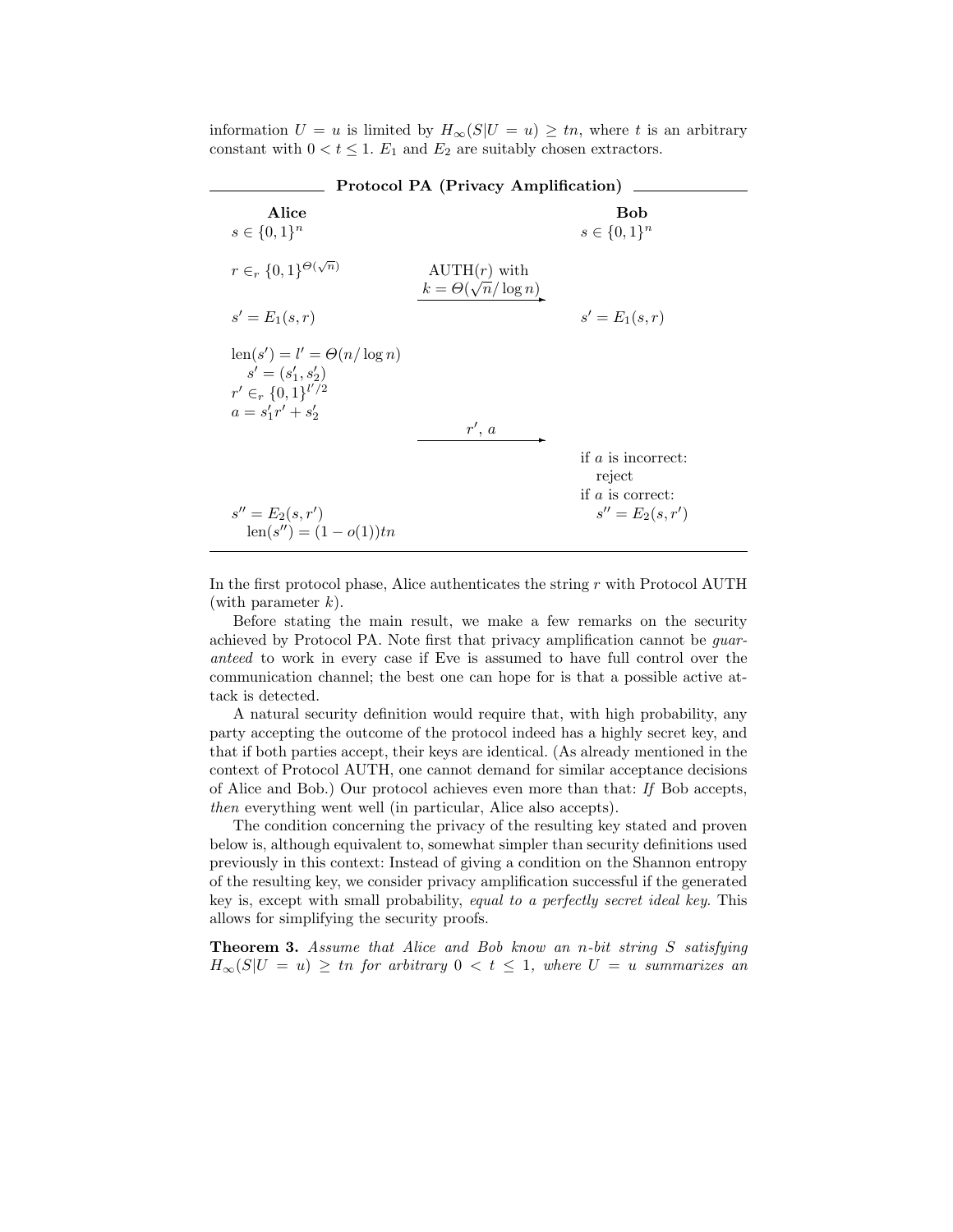adversary Eve's entire knowledge about S. Then Protocol PA allows, for suitable choices of the parameters and the extractors  $E_1$  and  $E_2$ , for privacy amplification by communication over a completely insecure channel, distilling an arbitrarily large fraction of the min-entropy of S, given  $U = u$ , into a virtually secret string. More precisely, Protocol PA satisfies the following two conditions.

- 1. If Eve is passive, then Alice and Bob accept the outcome of the protocol and end up with the same string  $S''$  of length  $l'' = (1 - o(1))$ tn with the following property: There exists a string  $S''_{id}$  of the same length such that for all possible protocol communications  $C = c$ ,  $P_{S''_{id}|C=c, U=u}$  is the uniform distribution over the set of l''-bit strings, and such that  $\text{Prob}\left[S'' = S''_{id}\right] =$  $1 - 2^{-\Omega(n/(\log n)^2)}$  holds.
- 2. If Eve is active, then the probability that either Bob rejects (and Alice either rejects as well or accepts and has computed a key  $S''$  satisfying 1.), or that both Alice and Bob accept and that all the conditions of 1. hold, is of order  $1 - 2^{-\Omega(\sqrt{n}/\log n)}$ .



Fig. 1. Privacy amplification over an unauthenticated channel with Protocol PA. The privacy of S is extracted in two steps. The short key  $S'$  is more than half secret and used for authenticating the extractor bits for  $S''$ . This second key is the output of the protocol and highly secret although the information Eve obtains in the authentication depends on the extractor bits.

Proof. Note first that if Eve is passive, both parties accept the outcome and compute the same string  $S''$ , the secrecy of which, as stated in 1., follows from the subsequent analysis of the general case.

Let us hence assume that Eve is a possibly active adversary. Let  $\varepsilon > 0$ be of order  $2^{-\Theta(\sqrt{n}/\log n)}$ . According to Theorem 2, there exist  $r = \Theta(\sqrt{n})$ ,  $k = \Theta(\sqrt{n}/\log n)$ , and  $l' = 7rk = o(n)$  as well as a strong extractor  $\overrightarrow{E_1}$ :  $\{0,1\}^n \times \{0,1\}^r \to \{0,1\}^{l'}$  extracting  $l'$  bits out of S (distributed according to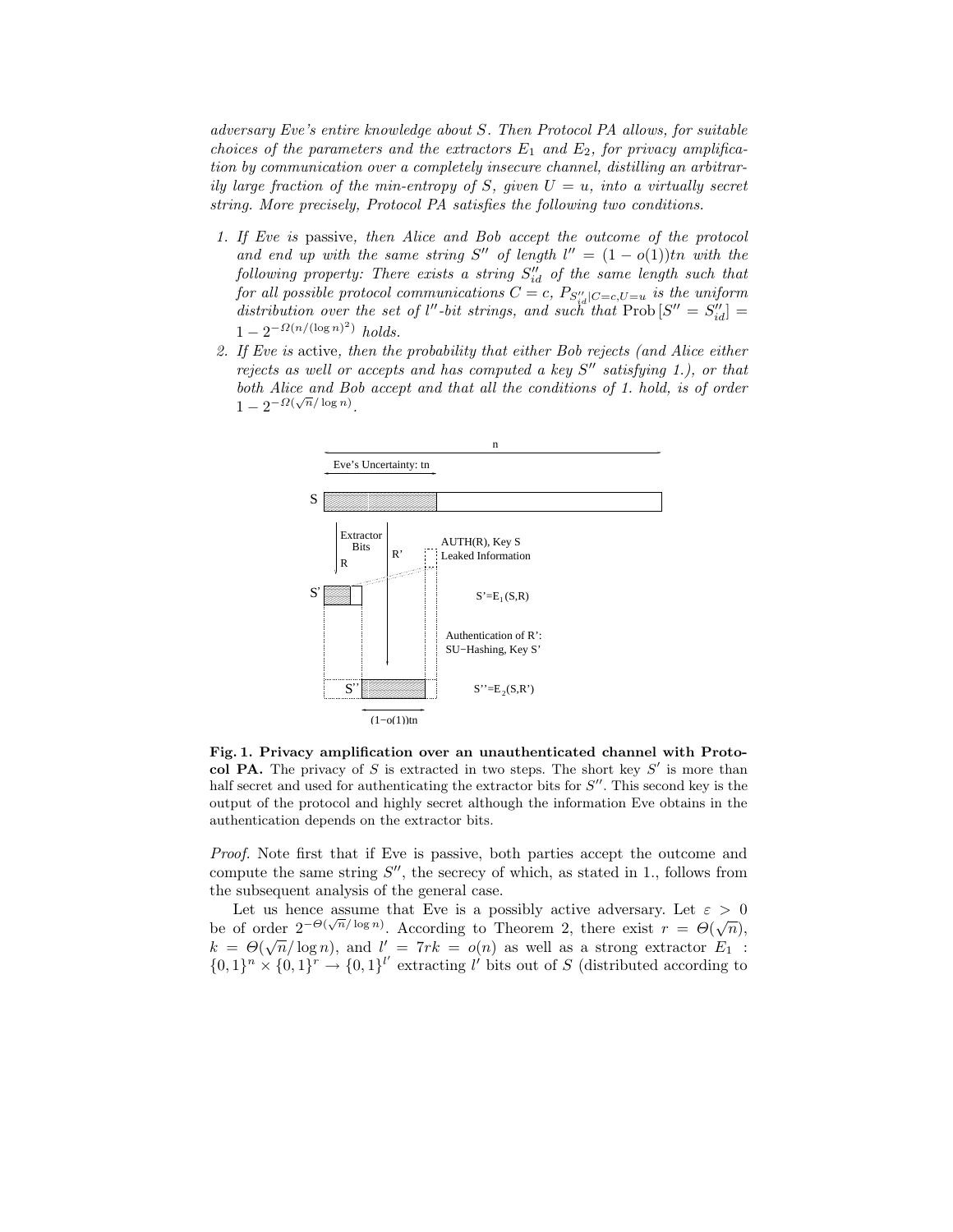$P_{S|U=u}$ ) with "error probability"  $\varepsilon$ . (Note that in fact, l' could be chosen much larger, namely almost tn, according to Theorem 2.)

The r randomly chosen bits R are now sent and authenticated using Protocol AUTH with parameter  $k$ . According to Theorem 1, the probability of a successful active attack to this authentication is  $2^{-\Theta(k)} = 2^{-\Theta(\sqrt{n}/\log n)}$ .

Let  $S' = E_1(S, R)$  be the extractor's output. Because of Lemma 6, there exists an *l*'-bit string  $S'_{id}$  that is uniformly distributed conditioned on  $U = u$ , independent of the bits  $R$  (the second part of the extractor's input), and such that  $\text{Prob}\left[S' = S'_{id}\right] \geq 1 - \varepsilon = 1 - 2^{-\Omega(\sqrt{n}/\log n)}$  holds.

Let  $C$  be all the messages sent by Alice and Bob during the execution of Protocol AUTH. Since every party sends at most  $l = (1 + o(1))r$  messages (of length k) of the form  $f_{x_i'}(s)$  or  $f_{y_i'}(s)$  (and since the respective challenges  $x_i'$  and  $y_i'$  are, even if generated by Eve, independent of S, given Eve's knowledge about S at this moment), Lemma 2—applied 2l times—implies that

$$
H_{\infty}(S'_{id}|C = c, U = u) \ge l' - 2lk - lk = l'/2 + \Omega(rk)
$$
 (4)

holds with probability at least  $1 - 2l2^{-lk} = 1 - 2^{-\Omega(n/\log n)}$ . The "equality" in (4) is true because l' has been defined to be equal to  $7rk$ , and because of  $l = (1 + o(1))r$ .

According to Lemma 7, the success probability of an active attack on the second authentication, using strongly universal hashing with the key  $S'$ , is hence of order

$$
2^{-\Omega(n/\log n)} + 2^{-\Omega(rk)} + 2^{-\Omega(\sqrt{n}/\log n)} = 2^{-\Omega(\sqrt{n}/\log n)}.
$$
 (5)

(The first term in (5) is the probability that (4) does not hold, the second term is the attack success probability if the key  $S'_{id}$  would be used and given that (4) holds, and the third term is the probability that the actually used key  $S'$  differs from  $S'_{id}$ . The bound (5) then follows from the union bound.)

Let us now look at the remaining min-entropy of  $S$ , given all the communication Eve has observed. Note first that the last authentication reveals information about S to Eve that depends on the random bits  $R'$  sent in this step. This dependence is a potential problem since  $R'$  must be chosen completely independently from S given Eve's knowledge and is, with respect to authentication with Protocol AUTH, the reason for the "two-step" nature of Protocol PA. However, under the (pessimistic) assumption that Eve learns the *entire* key  $S'$ , she cannot obtain any additional information about  $S$ , in particular no information depending on  $R'$ , since the rest of S is not used at all in this authentication. In other words, if we assume Bob to announce  $S'$  to Eve after the second authentication (what, of course, he does not actually have to do), then  $R'$  is independent of S given Eve's total knowledge.

We now have that  $H_{\infty}(S|C = c, S' = s', U = u) \geq tn - \Theta(rk)$  holds with probability  $1-2^{-\Omega(rk)}=1-2^{-\Omega(n/\log n)}$ , as above for S'. Because of Theorem 2, there exists a strong extractor  $E_2$ :  $\{0,1\}^n \times \{0,1\}^{r'} \to \{0,1\}^{l''}$  with parameters  $r' \leq l'/2 = \Theta(n/\log n)$  (note that  $l'/2$  is the possible message length in the last authentication),  $\varepsilon' = 2^{-\Theta(n/(\log n)^2)}$ , and  $l'' = tn - \Theta(rk) - 2\log(1/\varepsilon') =$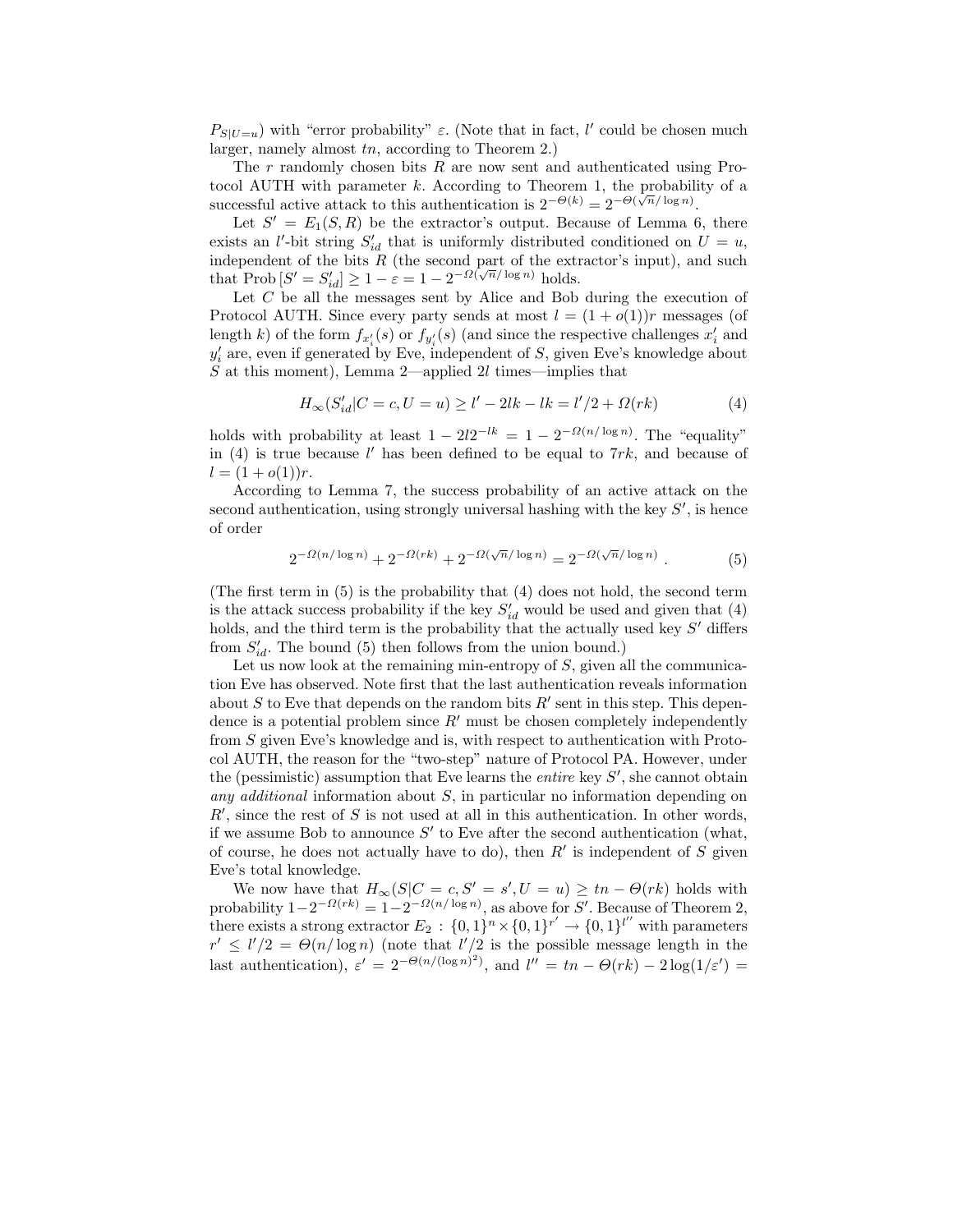$tn-o_1(n)-o_2(n) = (1-o(1))tn$ . The extractor's output  $S'' = E_2(S, R')$  satisfies, according to Lemma 6, the following condition. There exists an  $l''$ -bit string  $S''_{id}$ such that  $P_{S''_{id}|C=c,U=u}$  is the uniform distribution (where C is the entire protocol communication) and  $\text{Prob}\left[S'' = S''_{id}\right] \ge 1 - \varepsilon' = 1 - 2^{-\Omega(n/(\log n)^2)}$  holds. The final statement now follows from the union bound.

# 4 Concluding Remarks

We have shown that two parties who are connected by a communication channel under full adversarial control and who share a key that is arbitrarily weakly secret can not only exchange authenticated messages, but also generate an unconditionally secret key. The given protocols for achieving this are computationally very efficient for the legitimate parties; they require two-way communication, where the number of rounds is of order  $O(r)$  for the authentication protocol (if r is the length of the message to be authenticated) and  $O(\sqrt{n})$  for privacy amplification of a weak n-bit secret. Clearly, the extracted highly secret key can then be used for all sorts of cryptographic tasks. The fact that unconditional security can be achieved even under assumptions as weak as that shows that this—most desirable—type of security might be more practical than generally assumed.

It is a natural question in this context whether such protocols can be given which even tolerate Alice's and Bob's initial strings to differ in a certain fraction of the positions (and how large this fraction can be). A positive answer to that would be useful in the context of quantum key agreement, for instance, since the usually-made assumption that the classical channel—used for the processing of the raw key—is authenticated, or that Alice and Bob share a short secret key already initially, could be dropped.

#### Acknowledgments

The authors thank Ueli Maurer for many interesting discussions, and Ronald Cramer as well as two anonymous reviewers for their helpful comments. The first author was supported by the Swiss National Science Foundation (SNF), and the second author by Canada's NSERC.

# References

- 1. Y. Aumann, Y. Z. Ding, and M. O. Rabin, Everlasting security in the bounded storage model, IEEE Trans. on Information Theory, Vol. 48, pp. 1668–1680, 2002.
- 2. C. H. Bennett and G. Brassard, Quantum cryptography: public key distribution and coin tossing, Proceedings of the IEEE International Conference on Computers, Systems and Signal Processing, pp. 175–179, 1984.
- 3. C. H. Bennett, G. Brassard, C. Crépeau, and U. M. Maurer, Generalized privacy amplification, IEEE Trans. on Information Theory, Vol. 41, No. 6, pp. 1915–1923, 1995.